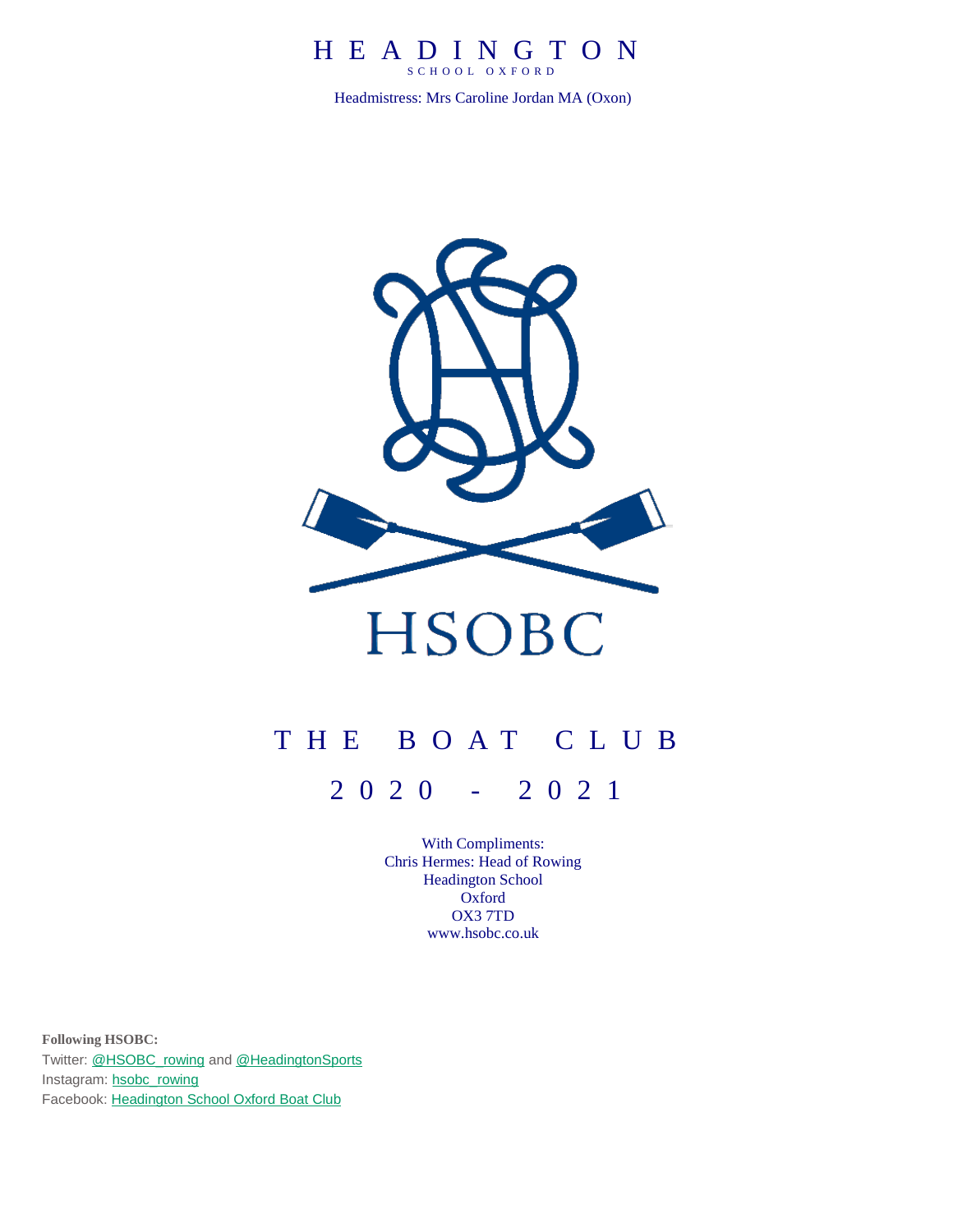# HEADINGTON SCHOOL OXFORD BOAT CLUB



Headington has established itself as one of the top rowing schools in the United Kingdom. Rowing was first introduced here in 1991 and since then, the boat club has grown to include all years in the school. Membership in the boat club ranges from complete beginners to Junior World Championship standard. Headington School Oxford Boat Club (HSOBC) is a competitive club with a recreational facility for the younger squads. At the London 2012 Olympic Games, there were no less than two Headingtonians representing Great Britain at Rowing; Katie Greaves who raced in the GB Women's Eight and Lily Van Den Broecke who won gold in the LTMA Coxed four, with Katie going on to win a silver medal rowing in the eight again at Rio 2016.

Ryan Demaine (Performance) and Chris Hermes (Head of Rowing), are supported by eight qualified rowing staff, three of which have either represented their country in rowing or coached to an international level.

Over the last ten years, Headington has become one of the top rowing schools in the country having ranked as the top overall girls rowing schools seven times.

J12s (U3) to J18s (U6) are encouraged to row and participate in what is one of the school's most competitive clubs, both domestically and internationally. Over the last five years, Headington has had an average of three girls per year representing Great Britain a number of whom have won medals at the World Junior Rowing Championships and the Youth Olympics. The reason for this success lies in Headington's training ethos which relies on fun and commitment for those who participate in the boat club. Most of all, enjoyment of the sport is encouraged by coaches as an essential element in success.

Many things contribute to the success of the Boat Club, the foremost of these being:

- The ethos that our rowers are Athlete-Scholars.
- The partnership with Oxford Brookes University whereby any innovations in sports science are available to the girls.
- The coaching staff who are some of the most experienced on the UK rowing circuit.
- And most importantly, the girls and parents who are the life and soul of the club.

Should you wish to enrol your daughter into the boat club the J12 Squad is available to U3 girls and our 'Fast Track' learn to row program is run for girls from L4 to U4. Please don't worry if your daughter is not that 'sporty', her 'sportiness' will develop as she takes part and begins to enjoy rowing.

#### **Why row?**

Rowing is a challenging sport which offers young people the opportunity to have fun in an outdoor environment. However, as rowers' skills develop and they become passionate about the sport, a desire to compete is nurtured. This, coupled with the sense of identity and camaraderie within the sport, makes rowing one of the true great team sports. In addition, rowing helps girls to develop as individuals, encouraging them to develop qualities such as self-motivation, personal responsibility, tolerance and a will to improve and succeed.

At Headington School we encourage girls to develop at their own pace. Headington has a squad system that allows girls to develop their skills with people of similar ability. Once girls are sufficiently capable they progress into the next squad.

#### **Rowing and academic performance**

In the last seven years, Boat Club members have, on the whole, also been high achievers academically. Nine of our rowers have gone on to Cambridge University while one of our rowers has been Head Girl at Headington with several rowers attaining prefect status each year. Those who initially struggled academically (when they were younger) have found that rowing has helped them organise their time, while ensuring they have a fit and focused mind and body. Rowing is a sport that requires girls to take ownership of their time, commitments, academic work and overall wellbeing. To this end, girls who row gain skills that help in a wide range of areas especially in their academic lives. There is no need for people to worry about rowing affecting GCSE's or A-Levels as our rowers generally have better marks than those who don't have another sporting focus in their lives. However, if there are deadlines or exams where pupils need to focus in on their work, the coaches are only too happy to support and help their athletes achieve their academic goals by changing sessions to suit their academic requirements.

Chris Hermes Head of Rowing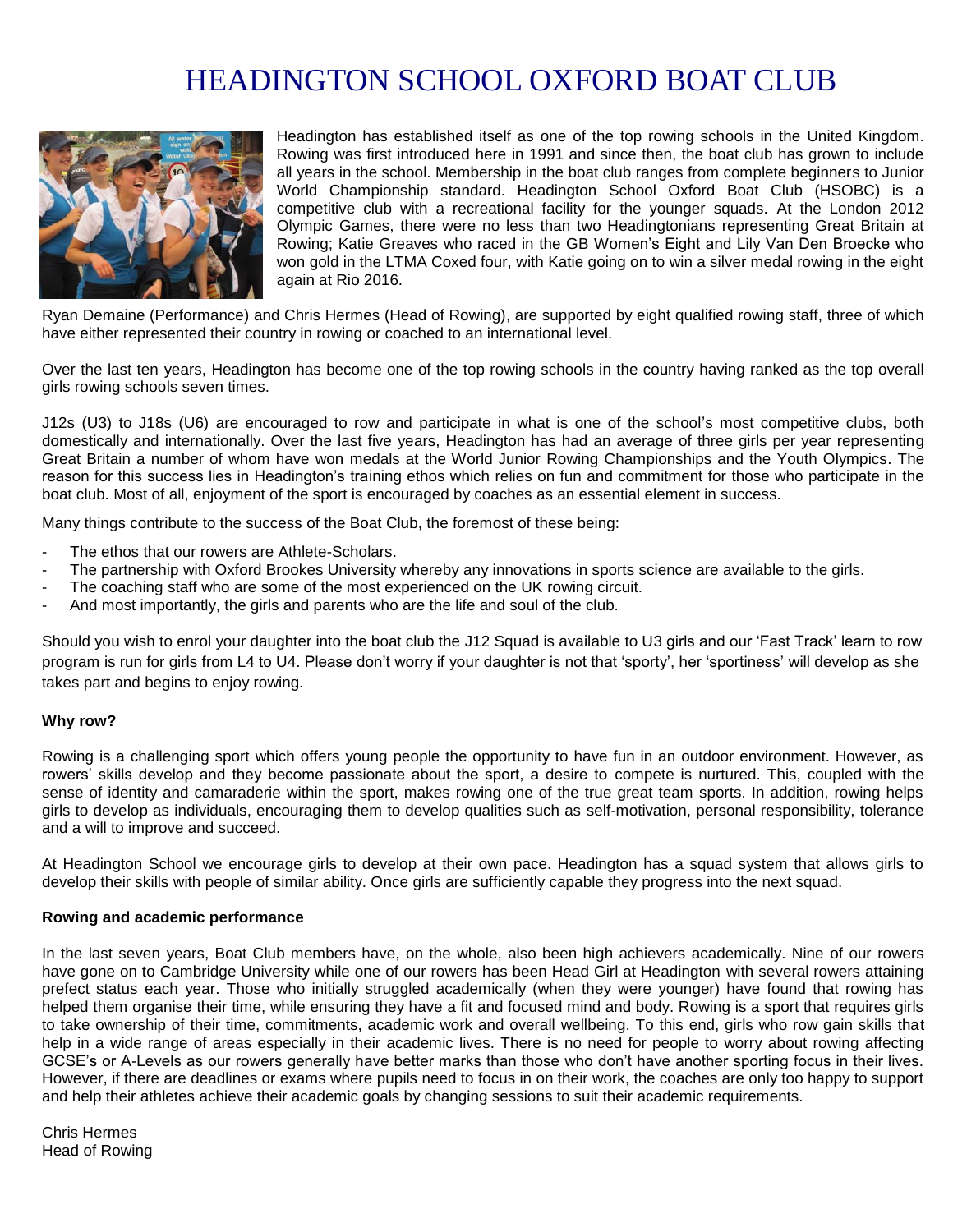## **Fees Information**

Termly fees for this season:

U3: £195 in the Autumn and Spring terms and £255 in the Summer term, L4: £245 in the Autumn and Spring terms and £290 in the Summer term, U4 to U6: £295 each term

All members of the boat club need to have completed the rowing parental consent Google form before starting a new season with HSOBC. Once the registration form has been completed this fee cannot be refunded as girls will be immediately insured and registered with British Rowing and hours for coaches allocated.

All U3 and new L4 to U4 rowers get 3 free training sessions before having to commit to the boat club. Following this trial period the girls will be charged the full termly fee which covers costs for the remainder of the term.

The rowing fees include all tuition for land training and water sessions including use of all HSOBC facilities, provision of all boats and equipment and individual insurance and coaching. The additional costs of race entry fees, any transport to and from these events and items are charged to the school bill.

Please note that spaces may be limited and we encourage parents to complete the parental consent form as soon as possible to secure a place in the boat club.

## **Enrolment Information**

All enrolment information is emailed out to parents by the Head of Rowing and can be obtained by contacting him directly. If you have any questions about enrolling your daughter into the boat club please do not hesitate in contacting the Head of Rowing by email at chermes@headingtonschool.com.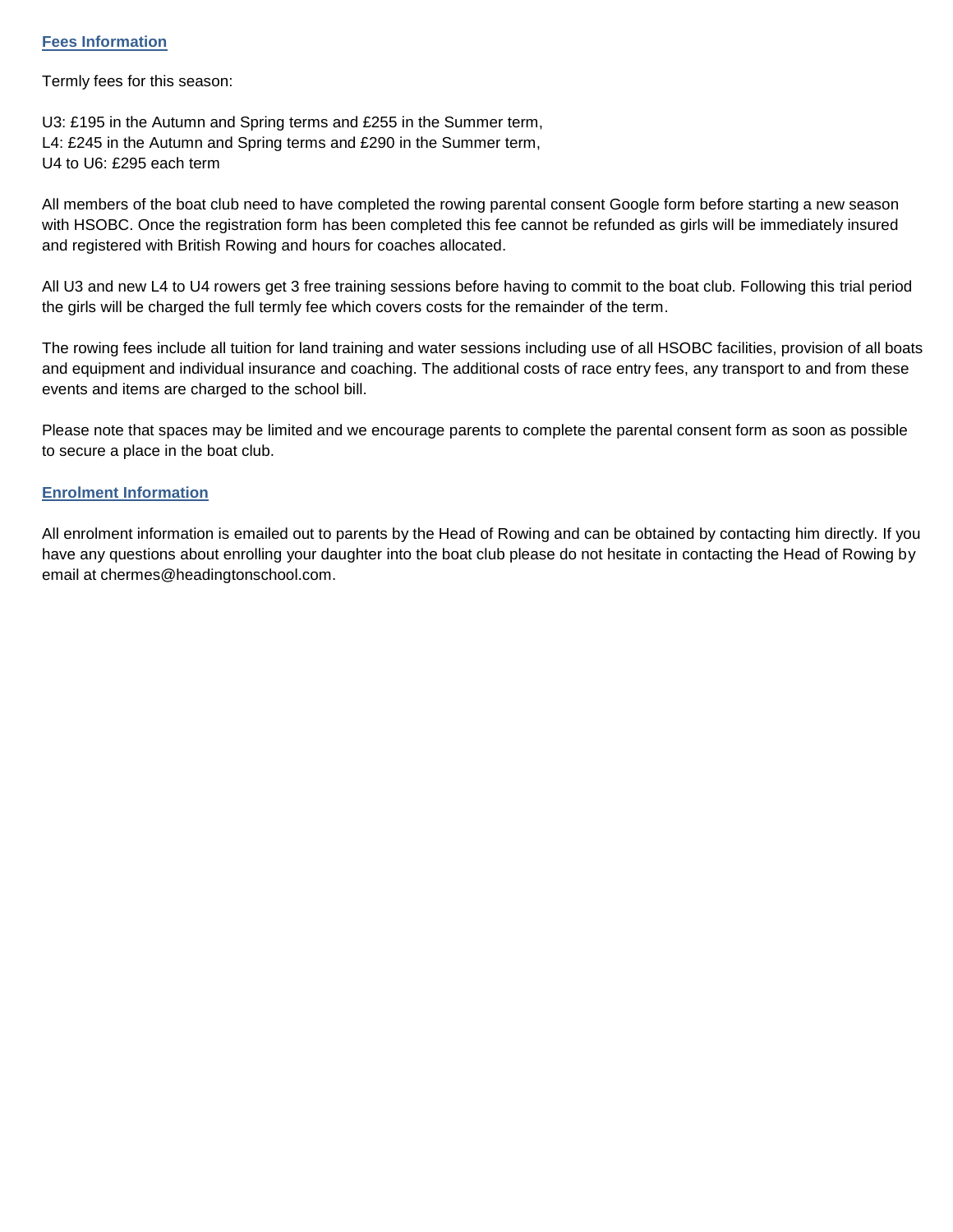## **Rowing Training Time Table Overview:**

Summer clocks: February half term to October half term.

Week Days: Gym session: 4pm to 6pm. Water session (W): 4pm to 6:30pm.

Weekends: Water session: 8am to 12pm (Note different times for J12s, J13s and 'Fast track').

Winter clocks: October half term to February half term:

Week Days: Land session (L): 4pm to 6pm. No afternoon water rowing session.

Weekends: Water session (W): 8am to 12pm (Note different times for J12s, J13s and 'Fast track').

For winter, all mid week water sessions become land sessions.

|                | Monday          | Tuesday | Wednesday | Thursday | Friday       | Saturday | Sunday                 | Attendance |
|----------------|-----------------|---------|-----------|----------|--------------|----------|------------------------|------------|
| $*J12$         |                 |         |           |          | Gym          |          | Water                  | 60%        |
| $*$ J13s       | Gym<br>(Summer) | Water   |           | Water    | Gym (Winter) | Water    | Water<br>(Summer term) | 65%        |
| J14s           |                 | Water   | Gym       | Water    |              | Water    | Water                  | 75%        |
| J15s           | Water           | Gym     | Water     | Gym      |              | Water    | Water                  | 80%        |
| J16s           | Water           | Gym     | Water     | Gym      |              | Water    | Water                  | $90%+$     |
| <b>Seniors</b> | Water           | Gym     | Water     | Gym      |              | Water    | Water                  | $90%+$     |

**\***J12s to choose 1 of the weekend water sessions.

\*\* J13 to choose 1 week day and 1 two hour weekend water session, Sunday rowing will begin in the Summer term.

**Training sessions are set out so that, if girls do music, they can attend music, and rowing on an alternate day. We also encourage girls in the younger years to do as many other sports as possible: This will allow them to develop much needed skills that are transferable to rowing.** 

## **We strongly encourage J12s to J15s to do other sports in school as these skills will enrich their rowing.**

## Transport arrangements:

For weekly training sessions:

• Mondays to Thursdays: Bus departs from the school gym at 4:05pm.

Transport back to school on weekdays (as well as to and from the river on weekends) will be provided for boarders where possible. The boat club will liaise with the boarding houses when making transport arrangements. Under the current Covid-19 policies day girls are not able to use this additional boarder transport.

For Rowing Head Races and Regattas:

- Girls must use school transport to all events. Please keep an eye on the boat club website for details.
- Rowers can go back with parents after the event but parents must inform the Head of Rowing about this arrangement and no rower is to leave an event before the boat trailer has been fully loaded for its return to Oxford.

## Boarders:

• Transport back to school on weekdays (as well as to and from the river on weekends) will be provided for boarders where possible. The boat club will liaise with the boarding houses when making transport arrangements. Under the current Covid-19 policies day girls are not able to use this additional boarder transport.

Return transport for non-boarders

• Transport back from the river during the week and to and from the river on weekends is available for non-boarders but there is an additional cost for this service, information on the 2019-20 termly costs and how to sign up will be sent out before the start of term.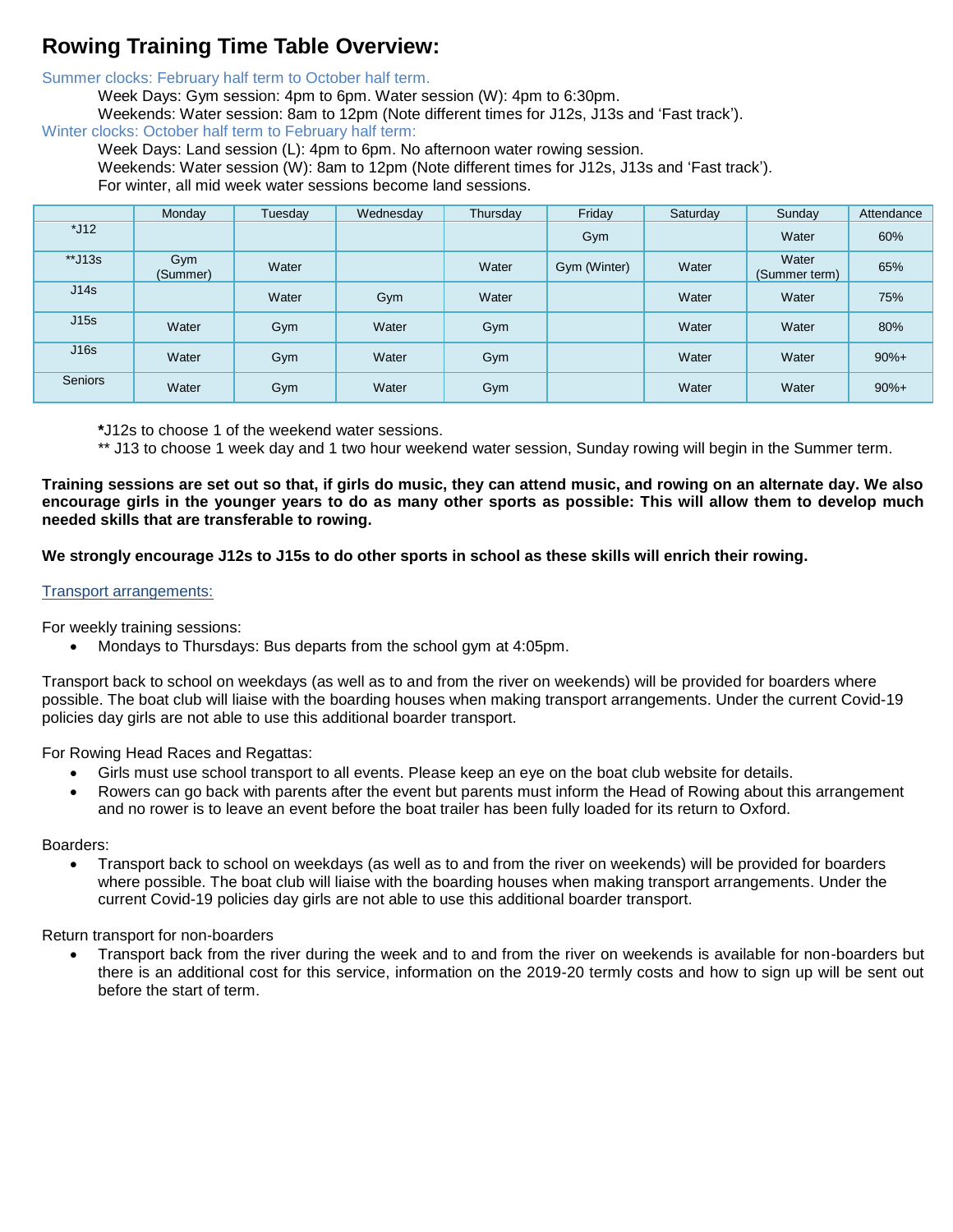## **J12 Rowing**

## **Enrolment**

All girls enrolling into HSOBC:



- Please complete the parental consent form for rowing which can be found on the HSOBC website joining section.
- Once enrolled the boat club will invite your daughter to do a capsize drill and swimming test. The boat club runs these as part of its safety program; they take about thirty minutes to complete and are held in September. The proposed dates for the capsize drill and swimming assessment will be outlined at the start of term. Please ensure your daughter attends them as there may not be another opportunity to do the drill.

## **Training & Notification**

Beginners are introduced to the J12 rowing squad where the basics of rowing are taught. Here, the emphasis is on fun and the sessions look to teach athletes the very basics of sculling (Rowing with two blades/oars). Key skills which are developed during this time include posture; core stability; and basic sculling technique, but most importantly competence in a boat by teaching the girls how to control, steer and move a boat while being aware of other boats around them.

The J12 training timetable is detailed below:

## **Seasonal Rowing and Other Sports**

The J12s will only row from September to the October half term and then from the February half term through to the end of the summer term. Fees are charged on a termly basis and average out over the year. Please note that due to the inclusion of additional water sessions, these are covered in the fees. The J12s are strongly encouraged to do another co-curricular sport in addition to their rowing to develop their general athleticism. The Friday gym sessions will continue throughout the year.

#### **Sessions:**

Friday: 4:15pm to 5:30pm at School gym and ergo rooms. (These continue throughout the year) Sunday: 2-3 slots in the day between 12pm and 4pm at the water (Sept to October) 2-3 slots between 12pm and 4pm at the water (February to July – TBC in New Year).

The rest of the week is left free for girls to pursue other extracurricular activities.

The signup for the Sunday time slots is organised by the head coach of the J12 Squad in conjunction with the Head of Rowing and all details will be given to all girls enrolled in the J12 Squad and their parents in the first weeks of term.

There are also J12 training weekends and a half term mini-camp scheduled for the Autumn Term

For a week by week training timetable please see the boat club calendar which can be found on the HSOBC web page. **The boat club does reserve the right to change these times but notice of any late changes will be given on the boat club website or via email**

## **Attendance**

For U3 girls the boat club offers one land training session during the week (Friday) and one water sessions during the week as well as another water session on Saturdays. The boat club expects girls to attend one week day water session, the land session and one weekend water session to ensure that they develop over the course of the year.

In addition to this, we strongly encourage girls to do other activities whilst in U3. As the boat club is normally oversubscribed it is important for J12s to attend these 3 sessions so that they are equipped with the necessary skills to attend and compete safely at regattas. If girls are ill or simply have too much work, we understand that attendance may slip however the boat club reserves the right to terminate a J12's membership with the club if they fail to consistently maintain their attendance.

## **Racing**

The J12s may do some racing during the season, the main events of the year are:

- Maidenhead Junior Regatta (May).
- Blenheim Palace Junior Regatta (June)
- HSOBC mini regatta (June / July).

Although no other regattas are scheduled, Headington is committed to trying to enter other events that we feel may be suitable for the J12 Squad.

HSOBC is very fortunate that many of the parents regularly come and support at races and this support is greatly appreciated. At many events (including Maidenhead Junior Regatta) we will have the HSOBC marquee and parents are welcome to bring along drinks and picnics.

For more information on J12 rowing here at Headington, including what to expect in the first weeks of term and some FAQs, please see the HSOBC website and the J12 Rowing Information booklet which was emailed out to all U3 parents at the start of term. This can also be obtained by emailing the Head of Rowing.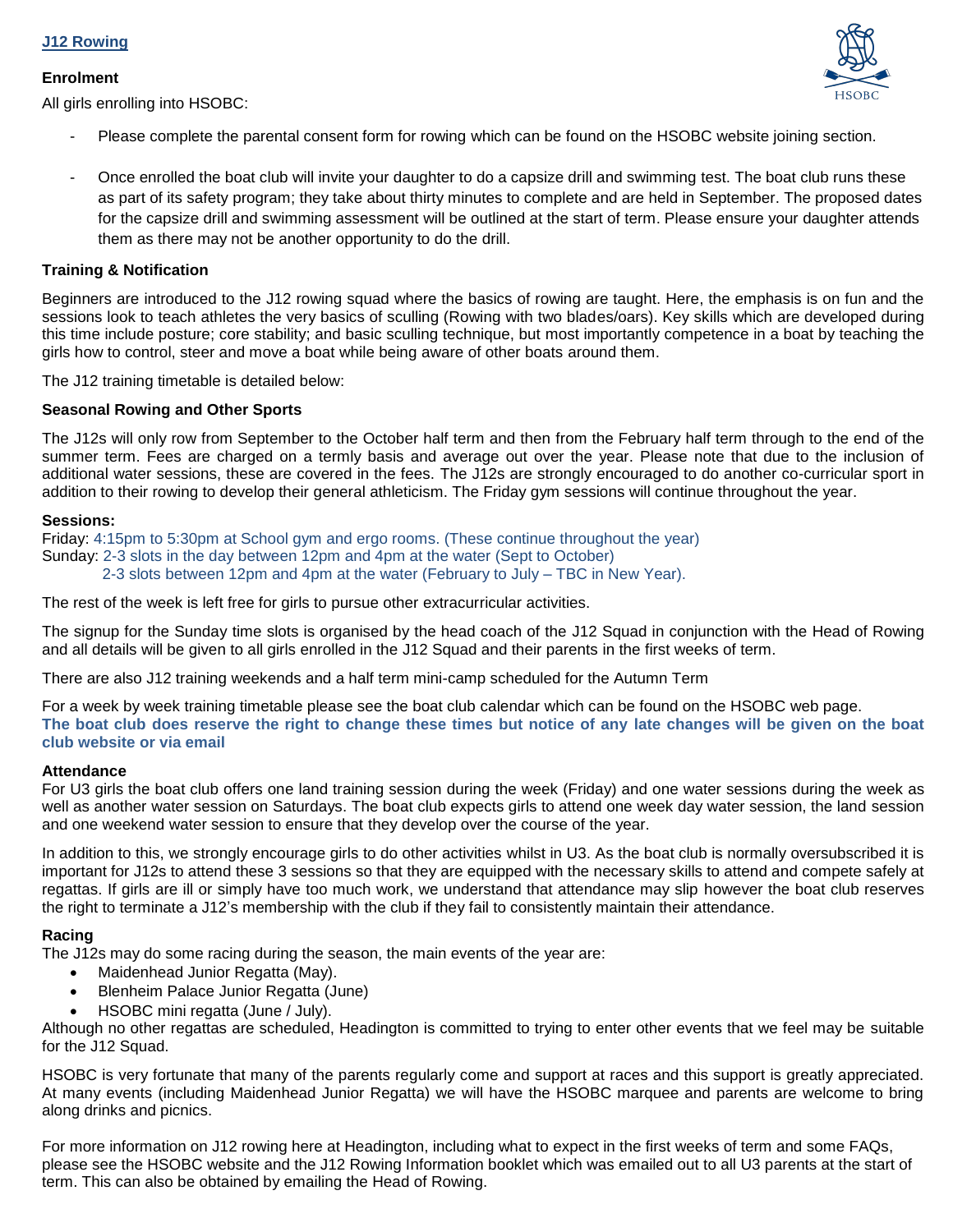## **Fast Track (L4 to U4 New Starters)**

## **Enrolment**



All new 4th Form girls enrolling into HSOBC:

- Please complete the parental consent form for rowing which can be found on the HSOBC website joining section.
- Once enrolled the boat club will invite your daughter to do a capsize drill and swimming test. The boat club runs these as part of its safety program; they take about thirty minutes to complete and are held in September. The proposed dates for the capsize drill and swimming assessment will be outlined at the start of term. Please ensure your daughter attends them as there may not be another opportunity to do the drill.

Thereafter, the boat club will invite your daughter to do a capsize drill and swimming test. The boat club runs these as part of its safety program; they take about thirty minutes to complete and are held in the first two weeks of term. The proposed dates for the capsize drill and swimming assessment are outlined at the parents evening. Please ensure your daughter attends them as there will not be another opportunity to do the drill.

## **Training**

The Aim of the Fast Track program is to teach basic sculling technique to our new starters who are too old for the J12 (U3) Squad so that they can begin training and rowing with their own year group as soon as possible. To this end there is a dedicated Fast Track coach who oversees the girl's technical development on the water. As the girls become more confident and their technical skill in the boat improves they are gradually introduced to rowing with their own age group.

So that the Fast Track girls have the best chance of reaching the required skill level on the water to join in with their own age group the program runs in the Autumn Term while it is still light enough to go on the river after school.

The Fast Track training timetable will be determined once the number of fast track rowers has been confirmed but will include a mixture of land and on-water training but will most likely consist of three after school sessions and both mornings over the weekend.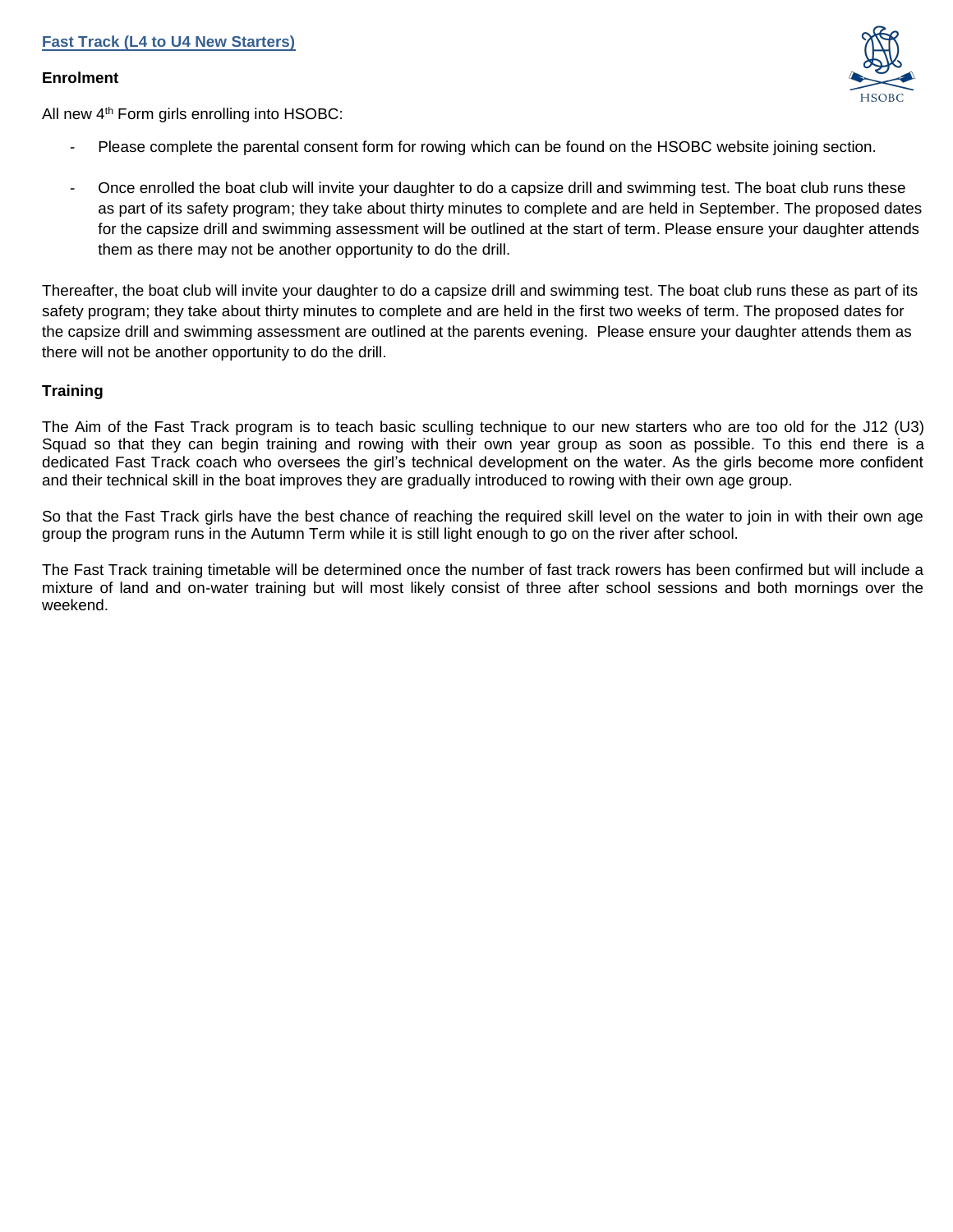## **Training**



J13s row from September to October half term and again from February to July (the Friday session will run through the whole year) while J14s train all year round.

In the J13 and J14 squads (L4 and U4 respectively) a competitive sculling focus is developed and encouraged. Girls are encouraged to participate in various J13 and J14 head races (time trial) and regattas (side by side racing). Girls are selected for crews based on their attendance, their ability to move a small boat and their technical skill and physical capacity (please see the club selection policy)

Competitive work geared towards the events that the girls compete in is incorporated into their everyday training but there is still a heavy emphasis on fun and we ensure that the training is at the correct level of intensity for full enjoyment of the sport to be maximised. Sculling technique and basic rowing fitness; including core stability, flexibility and aerobic fitness, continue to be built on from the previous year.

Please see the training timetable which outlines when these squads will be training (Page 5).

If the mid week training session is at the river then it will run from 4pm to 6:30pm (with transport available to and, if needed, from school) while mid week training sessions held at school run from 4pm to 6pm. Saturday and Sunday sessions are always held at the river (weather permitting) and run from 8am to 10am and 10am to 12pm both days.

**The boat club reserves the right to change these times but notice of any changes will always be given on the boat club website.**

## **Attendance**

The J13 and J14 Squads compete in a number of races throughout the season and girls who attend sessions on a regular basis will have an opportunity to race (see attendance quotas in the table on page 5).

At this stage in your daughter's rowing career it is important that she is given time (especially on weekends) to do school work and to pursue other extracurricular activities. Therefore we only ask:

- J13 to attend one Saturday session (8am to 10am or 10am to 12pm).
- J14 girls: Will be asked to attend both Saturday and Sunday (8am to 12pm).

#### - **Racing**

The J13 and J14 Squads race a number of Head Races (time trials) and Regattas (side by side racing) throughout the season. The main events of the year are:

| <u>J13</u>                                   | $J14s$ :                                     |
|----------------------------------------------|----------------------------------------------|
| South of England Indoor Rowing Championships | National Sculling Head                       |
| Maidenhead Junior Regatta                    | South of England Indoor Rowing Championships |
| Blenheim Junior Regatta                      | The National Schools Regatta                 |
| Peterborough Junior Championships            | Peterborough Junior Regatta                  |
| Thames Valley Park Regatta                   | <b>HSOBC Training Camp in France</b>         |

While those listed are the main events we enter every year there may be other opportunities throughout the season for your daughter to race, please see the rowing calendar for more information on all the events we are looking to enter.

HSOBC is very fortunate that many of the parents regularly come and support at races and this support is greatly appreciated. At many events we will have the HSOBC marquee available and parents are welcome to come and support and to bring along drinks and picnics.

Available for J14 to J18 rowers: the HSOBC Training Camp is held every year for one week over the Easter break at Templesur-Lot in the south of France. More information on the Training Camp will be sent to all rowing parents in the first term of the school year and can be found on the HSOBC website.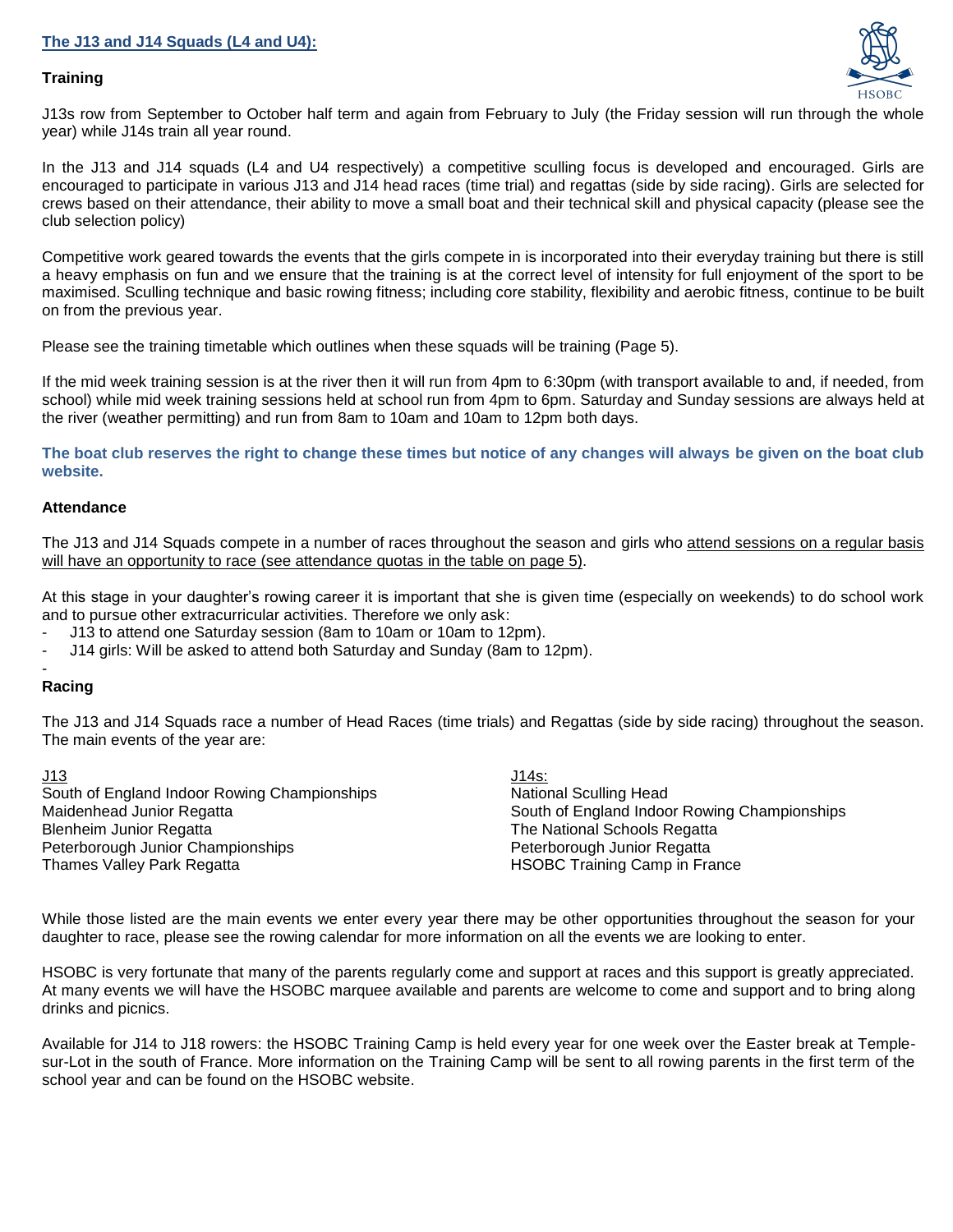## **J15 (L5) and J16 (U5) Squads:**

## **Training**



While Sculling is still very much the primary focus, J15 girls are also introduced to Sweep rowing (with one blade/oar). A full competitive program is introduced where girls are able to compete in a wide range of Head Races and Regattas. The focus here is on building; endurance (aerobic and anaerobic), flexibility and core stability and on developing good sculling and sweep technique.

Technique and quality rowing sessions are incorporated to ensure that the girls are well conditioned for rowing. Runs, ergo and circuit work are all important in the conditioning of the girls to compete. By doing this, a strong sense of camaraderie and identity is built. Furthermore, there is a strong focus on organisation to help girls with their work.

Please see the training timetable which outlines when these squads will be training (Page 5).

If the mid week training session is at the river then it will run from 4pm to 6:30pm (with transport available to and, if needed, from school) while mid week training sessions held at school run from 4pm to 6pm. Saturday and Sunday sessions are always held at the river (weather permitting) and run from 8am to 12pm both days.

**The boat club reserves the right to change these times but notice of any changes will always be given on the boat club website**

Please see the training timetable which outlines when these squads will be training (Page 5).

## **Attendance**

We ask that J15s and J16s attend at least 3 of the 4 week day sessions on offer between Monday and Friday. We expect that girls will be interested in doing another co-curricular activity in school or use this time for revision. Please note that over the last 11 years, J16s have had to train 4 days a week. There is enough time to do academic work, another co-curricular activity and row on this new, 3 day timetable. If your daughter cannot attend training please let the coaches know **5 days in advance** so that transport, equipment and staffing can be planned. Racing is only available to those girls who attend sessions regularly (3 days during the week and Saturday and Sunday).

## **Racing**

The J15 Squad race a number of Head Races (time trials) and Regattas (side by side racing) throughout the season. The main events of the year are (These are subject for change and only list key events):

- National Sculling Head
- Schools Head of the River
- Wallingford Regatta
- The National Schools Regatta
- Henley Women's Regatta
- HSOBC Training Camp in France

While those listed are the main events we enter every year there will be other opportunities throughout the season for your daughter to race, please see the rowing calendar for more information on all the events we are looking to enter.

HSOBC is very fortunate that many of the parents regularly come and support at races and this support is greatly appreciated. At many events we will have the HSOBC marquee available and parents are welcome to come and support and to bring along drinks and picnics.

Available for J14 to J18 rowers, the HSOBC Training Camp is held every year for one week over the Easter break at Templesur-Lot in the south of France. More information on the Training Camp will be sent to all rowing parents in the first term of the school year and can be found on the HSOBC website.

Selected girls may go to the J16 GB vs France trial at the end of the season. Please see page 14 in this book and the rowing calendar on the Boat Club Website for more information.

## **Selections to Events**

Please note that Headington School Oxford Boat Club has a selection policy. Please see this policy as it highlights how Headington do their selections.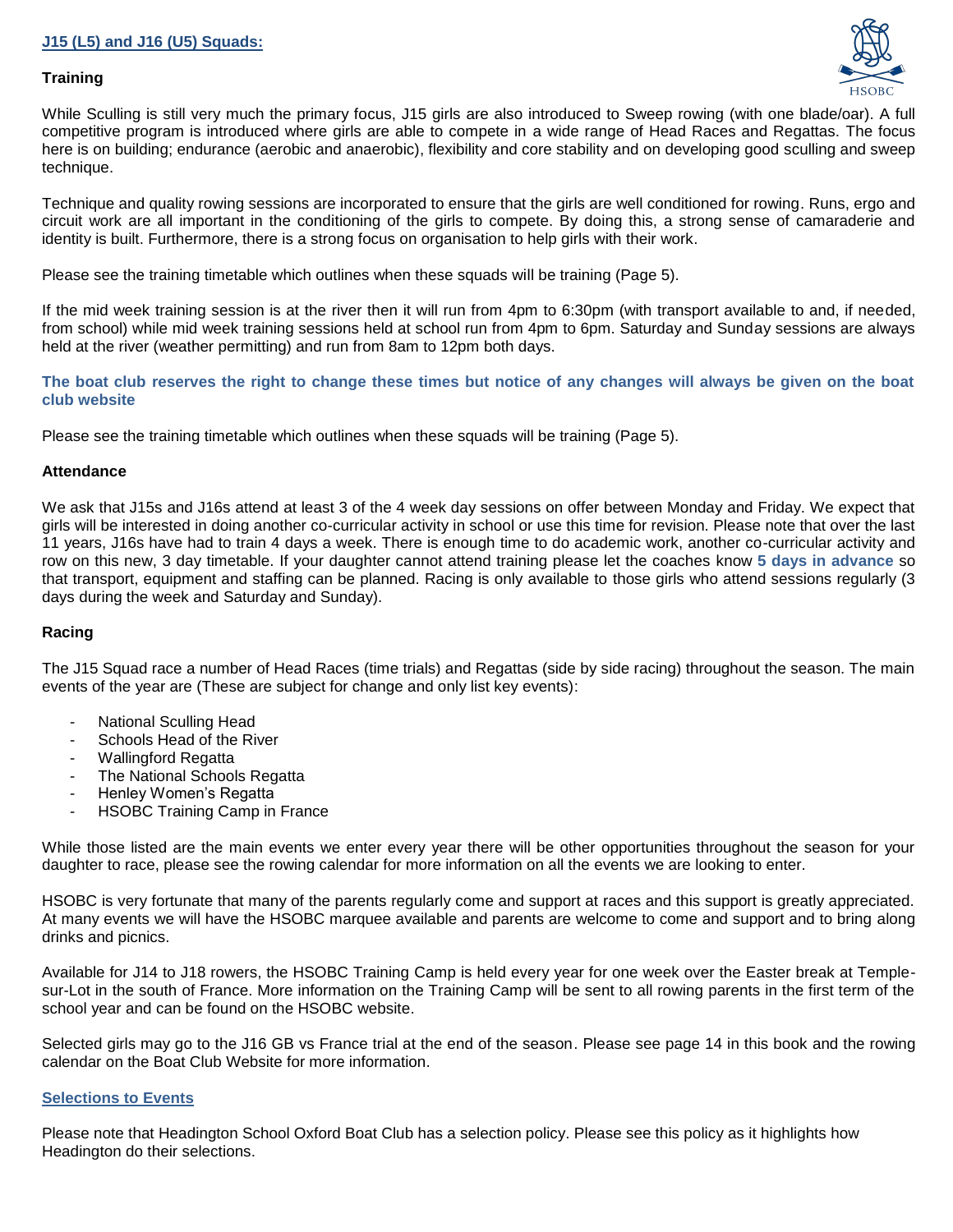

## **Training**

Small boat rowing is vital to the success of all J16 and Senior rowers at Headington and a lot of time is spent in single scull and pair sweep boats throughout the winter. Running, ergo work, swimming, circuit work and weight training (only under strict supervision) all contribute to allowing athletes to attain high standards of racing. Headington J16 and Senior boats are selected very carefully with regard to what events would most benefit the girls at the various races we compete in throughout the year.

So that the training we do is as effective as possible we have, through our partnership with Oxford Brookes University, begun to offer Blood Lactate, Haemoglobin and Hydration Testing to the J16 and Senior Squads (No physiological testing is being undertaken due to Covid-19). The results of these procedures provide information to individual rowers about their fitness improvements and can be used to set appropriate training intensities in order to maximize training effectiveness as well as reducing the risk of injury and overtraining. Participation in these tests is purely voluntary and is not a required part of the J16 and Senior training program. If you want your daughter to take part you must complete a parental consent form which can be found on the Boat Club Website along with more detailed information.

Selected girls also have the opportunity to attend the various GB assessment and trial weekends throughout the year, where, if they prove to be successful they may represent Great Britain at one of the following: The World Junior Championships, the Coupe de la Jeunesse, the GB vs France Match (J16 only) or the Home Countries Regatta (England, Ireland, Scotland and Wales).

For girls aspiring to the junior Great Britain team, there is obviously a much greater demand on time and training. A GB Selection standard has to be met before girls may be put forward for GB trials. For more information on GB trials please see page 14

Please see the training timetable which outlines when these squads will be training (Page 5).

If the mid week training session is at the river then it will run from 4pm to 6:30pm (with transport available to and, if needed, from school) while mid week training sessions held at school run from 4pm to 6pm. Saturday and Sunday sessions are always held at the river (weather permitting) and run from 8am to 12pm both days.

**The boat club reserves the right to change these times but notice of any changes will always be given on the boat club website**

For a week by week training timetable please see the boat club website

## **Attendance**

We require a **90%+ attendance** for J16 and Senior girls in the boat club. If your daughter cannot attend training please let the coaches know **5 days in advance** so that transport, equipment and staffing can be planned. Racing is only available to those girls who attend sessions regularly.

## **Racing**

The J16 and Senior Squads race a number of Head Races (time trials) and Regattas (side by side racing) throughout the season. The main events of the year are:

- Fours Head of the River
- National Sculling Head
- Schools Head of the River
- Women's Head of the River
- The National Schools Regatta
- Henley Women's Regatta
- Henley Royal Regatta
- HSOBC Training Camp in France

While those listed are the main events we enter every year there will be other opportunities throughout the season for your daughter to race, please see the rowing calendar for more information on all the events we are looking to enter.

HSOBC is very fortunate that many of the parents regularly come and support at races and this support is greatly appreciated. At many events we will have the HSOBC marquee available and parents are welcome to come and support and to bring along drinks and picnics.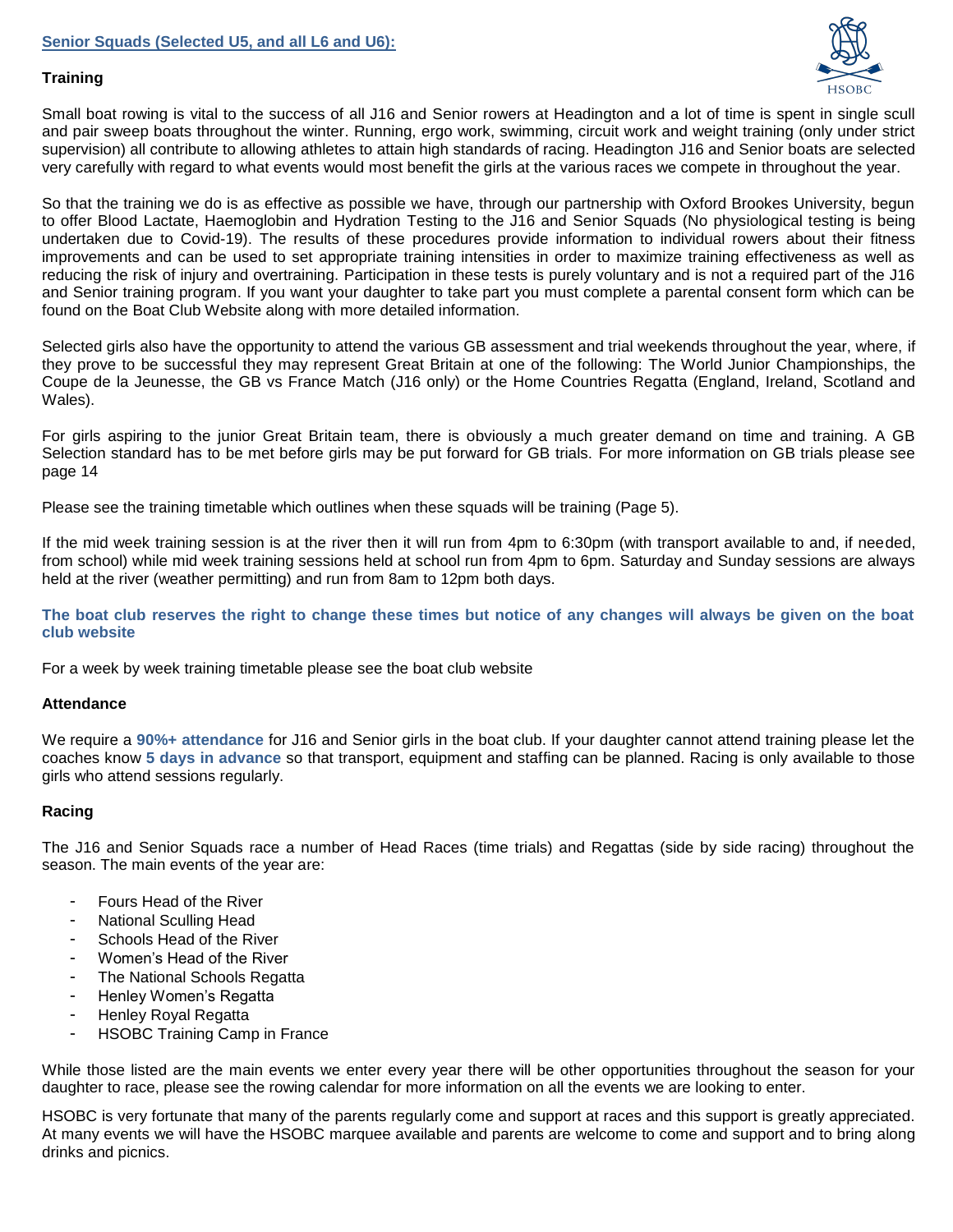Available for J14 to J18 rowers, the HSOBC Training Camp is held every year for one week over the Easter break at Templesur-Lot in the south of France. More information on the Training Camp will be sent to all rowing parents in the first term of the school year and can be found on the HSOBC website.

Selected girls will also attend GB Junior Squad trials throughout the season. Some J16s may also be selected to attend the GB vs France trial at the end of the season. Please see page 14 in this book and the rowing calendar on the Boat Club Website for more information.

## **Great Britain Trials**

Every step towards getting a Great Britain Junior World Championship, Coupe de la Jeunesse, GB vs France or Home Countries shirt are steps that build the trialing athlete towards being a more and more effective rower. This very positive kick back is why it is so important for Headington to have people attending the various camps, training days and trials that are run by the GB Junior Squad. Gaining GB selection is not easy but the process is exciting, rewarding and fun. The chance to travel; race with rowers of a similar and very high standard and to compete at the highest level in junior sport is an accolade well worth striving for.

The Trial system starts in November at the Early Identification Trials in Boston, Lincolnshire. Here, girls who make the minimum ergo standard are invited to race over 5km in a single scull. Those who do very well are invited to a camp, traditionally held in Nantes, France. This largely Lottery funded camp teaches essential skills in rowing but also helps the attendees in planning for their future rowing career.

The next set of trials are in February and are also generally in Boston, Lincolnshire. On the Saturday of the trials, girls are again raced over 5km in a single scull and on the Sunday, they race over the same distance, but in various pair combinations (often dictated by the GB chief coaches).

For both of the Boston trials overnight accommodation is organized and as with all Headington events girls are required to use school transport.

Girls who do well at the Long-Distance trials in November (cancelled for 2020) and February here are invited then to Spring Assessments and the GB Small Boats Regatta (April). At the Spring Assessments, girls are trialed for Munich Junior. The select few who end up going to Munich Junior regatta have their first taste of international competition (again, partly lottery funded). This regatta sees top crews from all around Europe competing over two days in different boat categories. GB uses this regatta to ascertain the strength of its squad; and to get an idea as to which boats it should consider for World Junior Championships.

The Small Boats Regatta (Usually held at either Dorney Lake or the National Water Sports Center, Nottingham) is an ideal opportunity for the best of Great Britain's Juniors to have a high standard domestic regatta and to showcase their ability to the GB Junior Squad coaches and selectors. All the races are side by side over 2000m in both singles and pairs.

After all these trials, camps and training days, everything in GB junior rowing comes down to the Final Trials (July). Here, the girls race to secure themselves a spot in the squad for the Junior World Championship. To reach this level, girls have to be extremely dedicated and determined as well as a consistent performer and an exceptional boat mover. Just being invited to Final Trials is very impressive and to make it into a GB vest is a truly great achievement. Those who don't make the Junior World Championship Team may also be selected for the Coupe De La Jeunesse.

The Coupe is a European Regatta and traditionally most European rowing countries will race here. Again, this is a very high standard event.

All those competing at final trials are also eligible for selection to the Home Countries Regatta team. Here, girls are able to represent England racing against Ireland, Scotland and Wales. There is also a standalone England trial for some boat classes which Headington will aim to attend.

For J15 and J16 squads the system is slightly different. Although some J16 girls are encouraged to go to the trials described above, many from these year groups will have their first experience of GB trials at the GB vs France Match selection trials (June) where combinations will race a one off 2000m race. The winning boat traditionally becomes the boat that will represent Great Britain against the French later in the summer.

While a high level of organisation, hard work and skill are required to have any success in the Great Britain Junior Trials system it is an incredibly rewarding experience and we strongly recommend that our senior rowers try for international selection.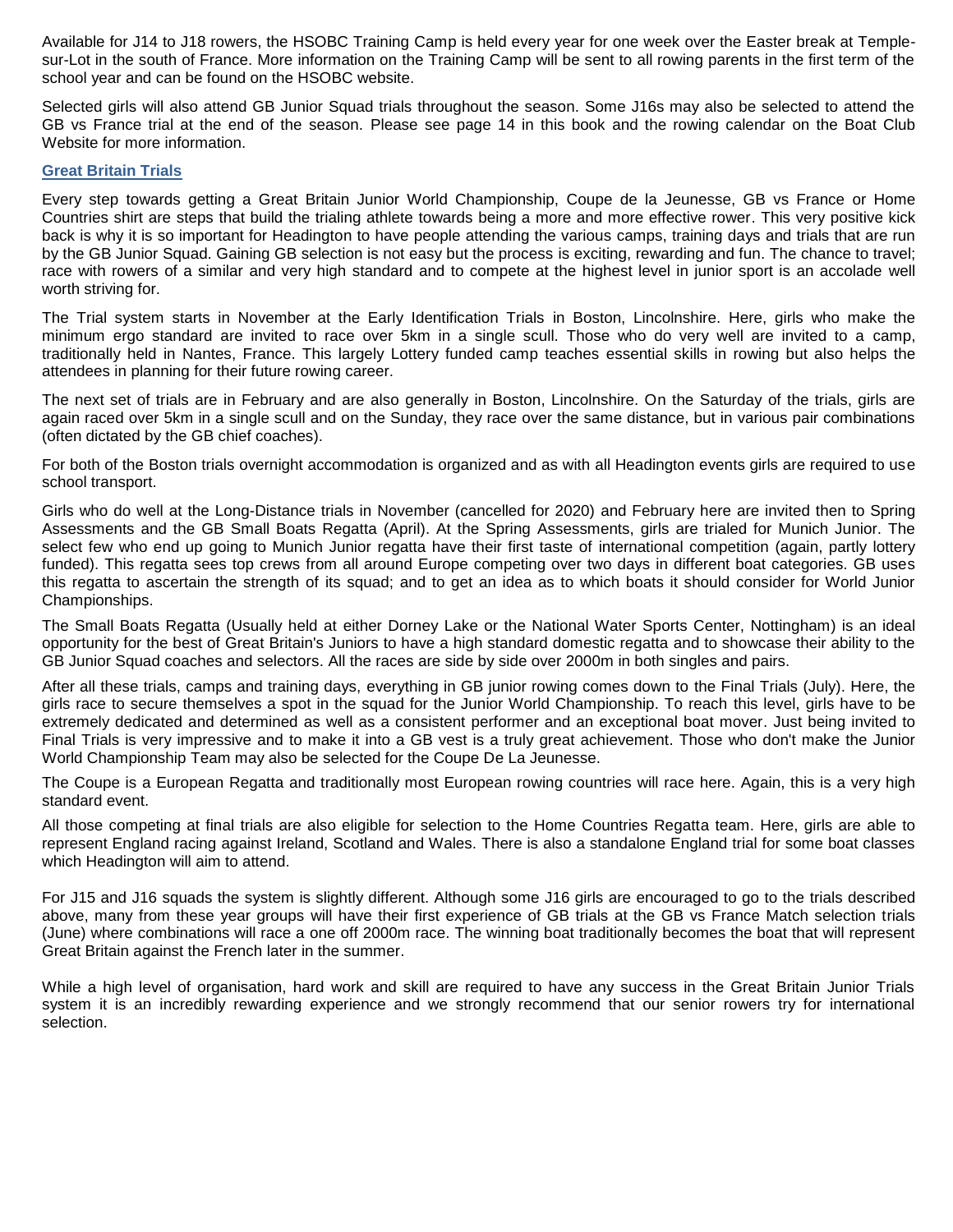## **Rowing Clothing, Food Requirements and Equipment further information**

## **General Training Kit: This can be purchased from any sports store.**

You daughter will need:

- 1) She will need HSOBC rowing kit for racing and training.
- 2) Additional specialised training kit (not cotton) but fabric that keeps the body dry (Polyester / Breathable). This can be purchased from any running / sports store.
- 3) A change of clothing and a towel to be brought to all training sessions.
- 4) Trainers / running shoes (for both land and water sessions).
- 5) We recommend Converse shoes or similar to wear at the boathouse and at regattas, these are cheap, extremely durable, machine washable and
- wearing these are the river and at races will protect more expensive running shoes and trainers from wear.
- 6) Visor / Cap for all sessions.
- 7) Warm kit.

8) Sports-bras are essential items of kit!

#### Rowing Specific kit:

Your daughter will require the following kit: CrewRoom provide the following:

|                                     |                     |                  |                       | <b>HEADINGTON</b><br>ε. |
|-------------------------------------|---------------------|------------------|-----------------------|-------------------------|
| <b>HSOBC</b><br>uni-suit<br>(lycra) | ZipTec Top          | HSOBC Cap/ visor | <b>HSOBC Leggings</b> | Turtle<br>Shell/Fleece  |
| $J13s$ & $J14s$ need 1.             | 14s need 1          | Need I.          | J13s & J14s need 1.   | 115s to Snrs            |
| $ $   15s – Snrs need 2.            | 15s to Snrs need 2. |                  | $ 15s -$ Snrs need 2. | Need I.                 |

Girls will be prevented from rowing if they are not appropriately dressed for the weather conditions: if it is cold your daughter will be expected to have leggings or track suit bottoms, a long sleeve top and a cap to keep warm, if it is hot she will need sunscreen and a cap. If any girl is deemed not to be dressed appropriately for the weather, the coaches reserve the right to prevent her from going afloat. **Please respect their decision as they have your daughter's well being in mind.**



- 1) http://www.crewroom.co.uk/teamroom
- 2) Log into the team room using the user name and password will be sent out to parents at in advance of the start of the term.
- 3) All orders placed within this period will be grouped into one team order and placed with the factory. Delivery is expected by the end of November / beginning of December. To order your kit, please follow the instructions below.
- 4) A sizing chart is available below each image.

J16s to Seniors Kit Requirements:

In addition to this, Seniors will need:

- 1) A heart rate monitor, ideally with a GPS. We recommend the Polar M400 or Polar V800 as the gold standard. Girls should use this every single session otherwise they will not get the benefits of our training regime.
- 2) Weightlifting shoes: Ideally the Reebok CrossFit Nano 5.0 or newer.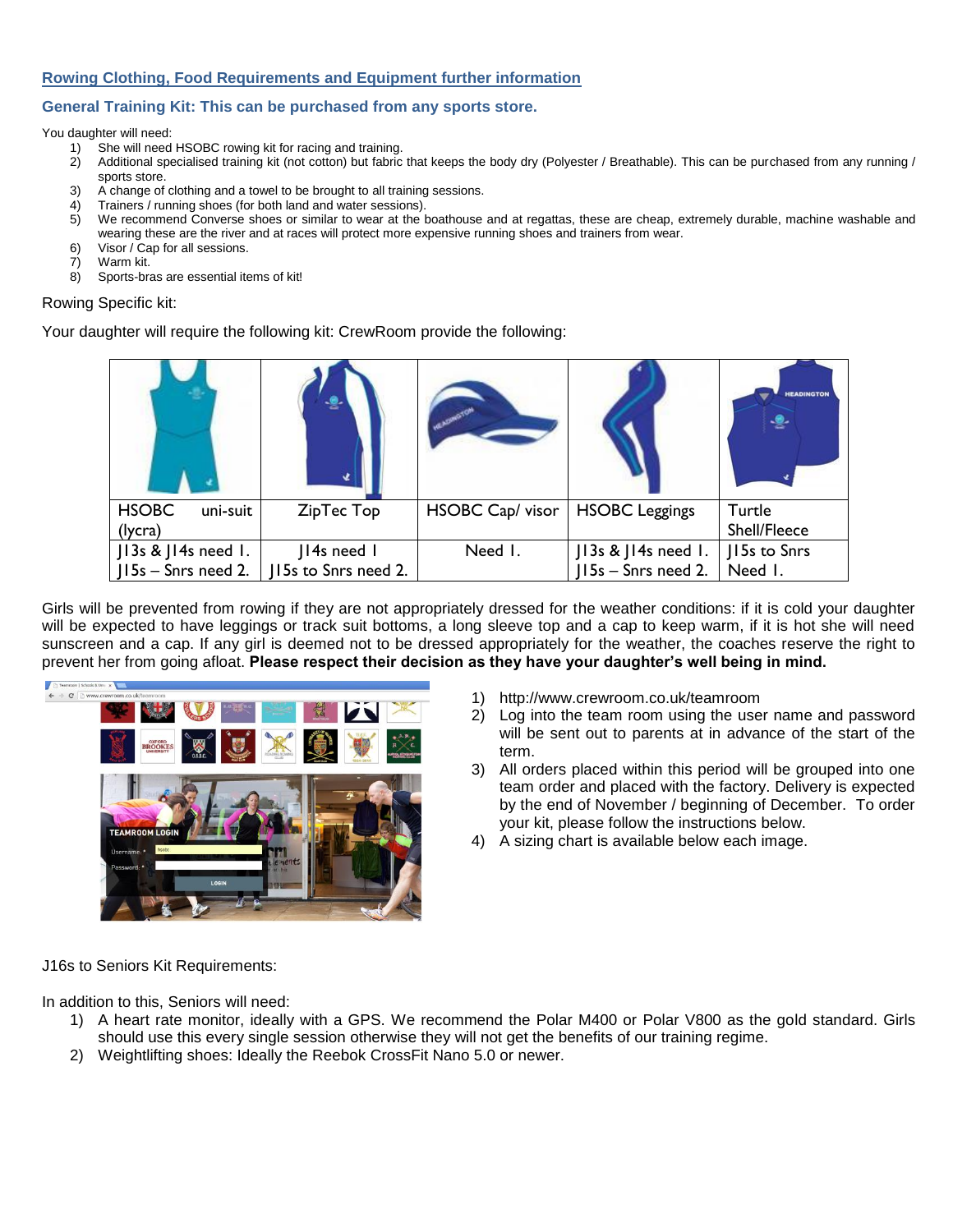## **Hydration:**

Whatever the training might be, a water bottle is essential and girls will be prevented from training if they do not bring their own (Girls are NOT allowed to share water bottles). We strongly recommend that your daughter's water bottle can hold at least 500ml and it must have a cover over the mouthpiece. Water is not enough to replace lost fluid as a result of training; your daughter will need to have some squash/'high juice', electrolyte replacement fluid or carbohydrate drink in her water bottles. Please ensure that your daughter uses a new water bottle each week or if it is a proper training water bottle that these are cleaned and disinfected regularly.



## **Nutrition:**

It is important that girls have good food to eat between sessions at the weekend. Girls will also need to have a light snack for immediately after training in the evening. J16s and Seniors will need pasta, a piece of fruit (e.g. a banana), and a cereal bar for between sessions (please avoid sugary food such as cakes and chocolate). This will ensure that girls are able to recover and benefit fully from the training.

We suggest a roll/sandwich with protein, a portion of fruit and something with dairy for between sessions. After session, we expect girls to have something within 30min of training.

A nutrition talk may happen for girls and parents in the Autumn term.

If your daughter is a vegetarian, a protein supplement is essential. Please make sure it is from a reliable source.

## **Tools:**

Rowers will need:

10mm and a 13mm spanner (Rigger jigger)

Coxes will need the following:

- 2x 10mm and 13mm spanners.
- A small adjustable spanner.
- 5m tape measure.
- Flat head and cross head screwdrivers.
- Blue electrical tape.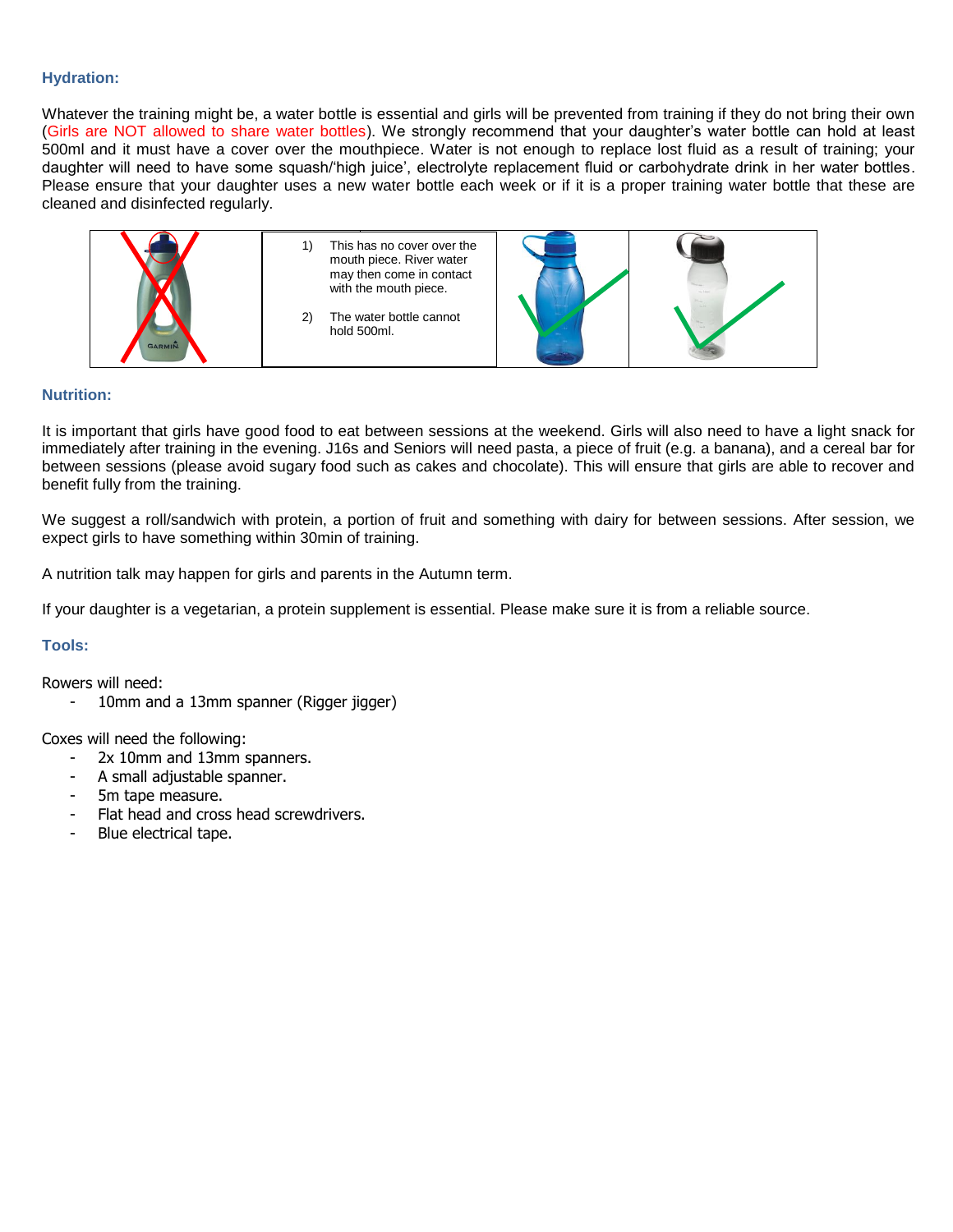### **The Rowing Web Page:**

The main area is the notice board which can be accessed from the main webpage. Select the squad that is appropriate to your daughter for relevant notices.

Week by week information about training will be available and any updates to the training calendar will be listed.

Please ensure that you look at the page on the days of training as the location of training may change at short notice if there are adverse weather conditions. Please note that if there are adverse weather conditions, we will update the web page as soon as we know what the situation is.

## **The Parents Committee:**

The Boat Club has a parent committee that meets every half term. Year Representatives attend these meetings and are a direct link to the parents and coaches. If you have any concerns, please raise these with the year reps. If you have further questions about training or rowing, *you may contact the year reps who will be able to answer your questions*. They will forward any emails to coaches if they cannot answer the queries.

Please note that the parents reps are not there to arrange lifts, find lost kit or general day to day dealings with the boat club. Ultimately girls, from the J12 squad to the senior squad, need to take ownership of their kit, and day to day training needs of the club.

Please do not email the coaches as your year rep will collate concerns into one email and then forward this to the head of squad. You may however email [chermes@headingtonschool.com](mailto:rowing@headington.org) if you have any selection queries (Please make sure that you have read the selection policy first) and **Mr Hermes** will get back to you.

## **Frequently Asked Questions**

#### I've heard rowers train very hard, is this true?

Yes they do. That is not to say that training hard is not fun or good for the girls. When the girls start rowing, the emphasis is on fun and enjoyment as well as learning new skills (There is no point doing a sport you don't enjoy!).

From 13 years upwards the shift is more towards performance and racing crews for the bigger events. Selection, regardless of age, is on ability and performance. Here the success of an athlete is 99% a reflection of their commitment and the amount they train. It is therefore important that you encourage your daughter to attend sessions so they can get the most out of the club.

## Can my daughter do another sport or another activity?

Definitely! If your daughter does another sport, we would encourage her to continue doing so. The boat club actively encourages girls to gain other skills and experience other training environments and competitions. It is however important that girls follow the training quotas as these provide leeway for girls to do more than one sport or activity.

If your daughter does music or choir, we encourage them to continue doing so. Many of the Boat Club's members are very talented and participate in these activities and the Boat Club encourages them to continue doing so. These practices are often on a Monday (subject to change) so juniors can do the Friday rowing session.

If your daughter is in the **J16 or Senior age group**, she needs to keep in mind that missing one session a week does have impact by the end of the year. If she misses a session, she will need to make up for this on a Friday. We often see that girls who do not make the top boats have a far lower attendance record than those who do make the top boats. It is therefore important that girls in the J16 to Senior age group prioritise which sports they wish to do. In the Autumn, and Winter terms, we do encourage the older girls to participate in other activities. It is however important that in the Spring and Summer terms, they ensure they are following the full training program.

Between Rowing Camp and National Schools', it is vital that those who put themselves forward for selection for Top/Lead Boats (The "A" boats) attend training regularly as the training program is specifically designed to get girls to peak for National Schools. There are also vital race preparation and race strategy sessions that the athletes will do to ensure that they are equipped to race at the National Schools' Regatta. Please do not organise any activities over the weekend training for your daughter in the three weeks leading up to this event.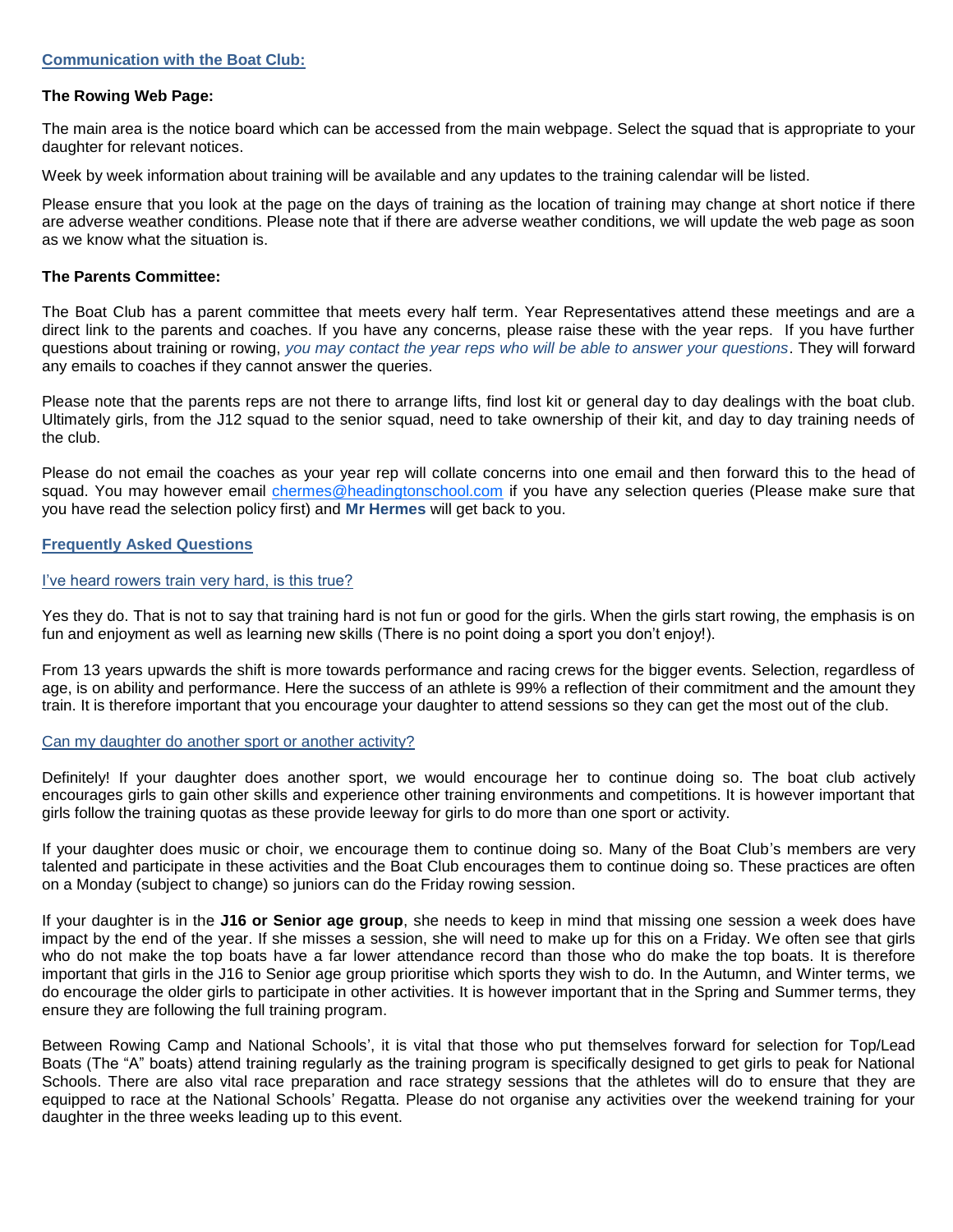There is often a DoE award a week before the National Schools Regatta. The school have arranged with the boat club that those who wish to do the award can do this it in Autumn Term of the same year. This allows athletes to prepare for the event while also being able to gain this valuable award.

#### Why is attendance important?

Rowing is a sport everyone can be successful in. A large number of pupils at Headington would like to row yet are turned away as we cannot cater for so many.

If people do not attend sessions they are also putting themselves and others at risk as they have not been conditioned to row. Furthermore, they are denying opportunities to girls who really want to row. Rowing is a physical sport. Headington incorporates top coaching methods to minimise the possibility of injury, so it is important that we are able to see girls on a regular basis, as to ensure the correct training takes place.

The boat club reserves the right to terminate a girls membership or disallow her from racing with HSOBC should she fail to attend sessions regularly. If girls do not attend sessions, they might not be signed on for the following term as these positions can be filled by girls who truly want to row and get the most out of it.

#### **Attendance quotas:**

| $J12s$ :                | 60%                                                     |
|-------------------------|---------------------------------------------------------|
| $J13s$ :                | 65%                                                     |
| $J14s$ :                | 75%                                                     |
| $J15s$ :                | 80%                                                     |
| J16 & Development       | $90%+$                                                  |
| <b>J16s and Seniors</b> | 90%+ (There should be no doubt as to their attendance). |

#### What monitoring is there of the girls?

Headington is widely regarded as one of the most professional junior programs in the United Kingdom. While many of our opposition increase the duration, intensity and number of their weekly rowing sessions, the Boat Club believes that a girl's academic progress and her own well-being must come first. Headington has turned to Sports Science to ensure that quality, not quantity, of training is the key focus for our rowers.

All training programmes are carefully structured and progressive and the coaching staff monitor each girl's development and performance. A detailed log is kept on every training session; crew and results the girls achieve. This is then used later for crew selection but also to track personal development within the sport.

Adolescent girls grow at different rates and these factors are taken into consideration when they are training. Therefore we may take height, weight, arm span and heart rate measurements of the girls to help us monitor them. Lactate Threshold Testing may be done for the senior girls to ensure the quality of their training is maximised.

#### Do Juniors have to Undergo Drugs Testing?

The Sports Council for Great Britain Drugs Testing Unit has been increasingly active at junior and senior events in recent years. It is extremely unlikely that a junior (U18) would be tested at a domestic regatta, but should one of our rowers be singled out for testing, it is beyond our control. More recently, two Headington Girls were tested at the GB trials. Please ensure that, should your daughter be taking medication, your doctor has been notified that she is an athlete and may get tested (J15 to J18s). A junior (Under 18) would not be tested without a member of the Headington coaching staff being present. If you, as their parent, are present at an event where your daughter is being tested, you will be asked to accompany your daughter. Please ensure that you speak to the Head of Rowing as there are strict guidelines which the testing doctors need to adhere to. The Head of Rowing will explain these to you.

## What do I do if there are adverse weather conditions?

Rowing is not cancelled for bad weather unless the coaches consider it too dangerous to row. Please keep in mind that we can not control the weather nor predict it perfectly. We row in rain, snow and wind. However, if there is fog we will not risk going afloat. Sometimes the fog lifts after an hour and sometimes it doesn't. In which case, girls will do team building activities by the river. Headington does not row when there is lightning as it is too dangerous and girls will be prevented from going afloat.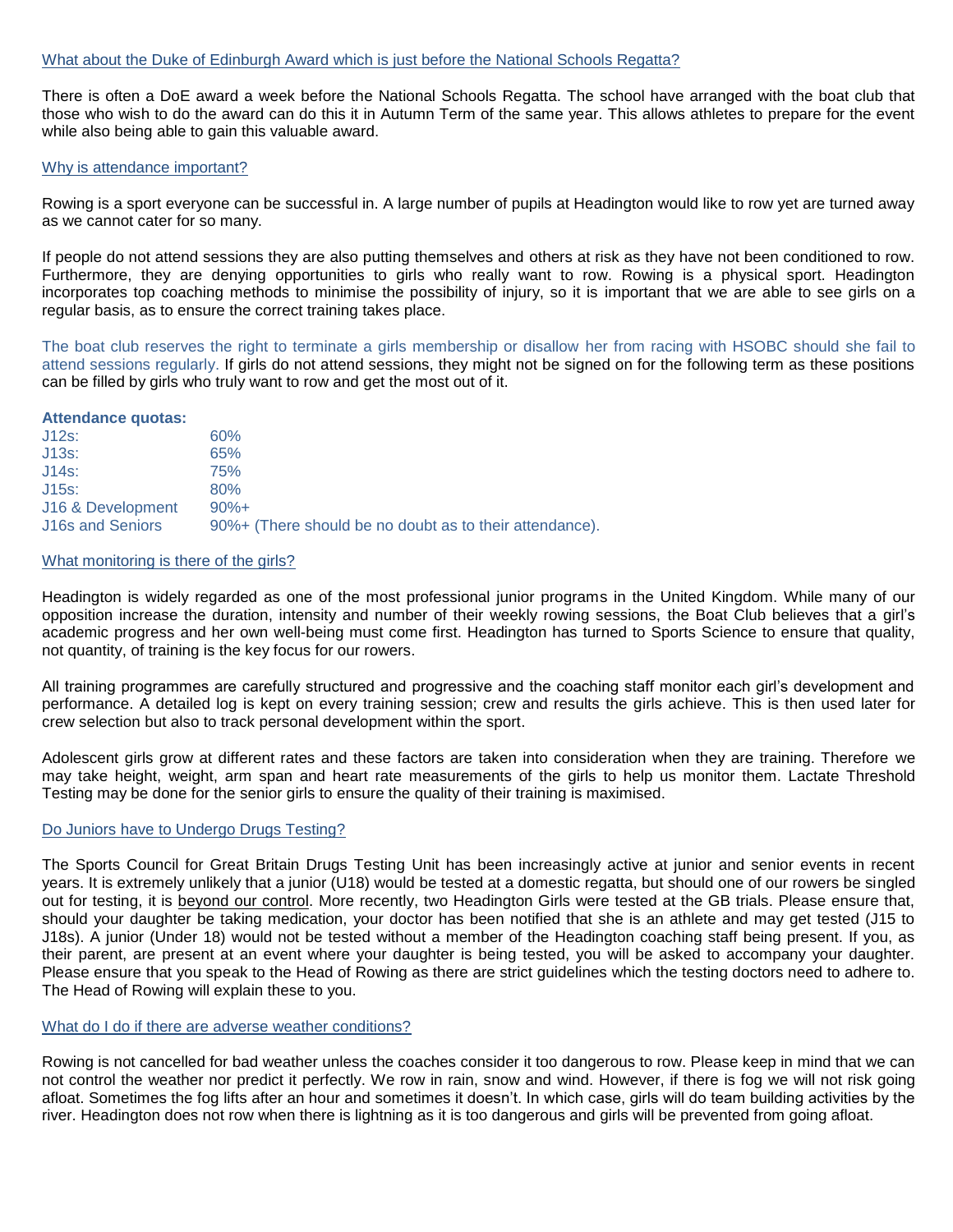We cannot always determine what the river conditions are until we get down to the river. On Saturday and Sunday we only arrive at the river at 8am. We do not go out on the river if:

The visibility is low (fog).

If there is fog, we will often wait to see if it lifts. During this time, the whole group will do a circuit or game of some description. These circuits and games are important so please do not feel that it is a waste of time if your daughter does not get onto the water.

• The river levels are too high (see web page). Training may be moved to the training hut or girls may be asked to go down to Dorney Lake. In which case, girls will be asked to meet at Headley Way to catch a school bus there. Rowing will then be from 7am to 2pm or 7am to 12pm depending on the sessions. This only applies for J14s to J18s.

The river levels can pose a problem. Godstow is a flood plain, and this proves to be problematic in that sometimes the lock keepers will allow the water levels to rise onto our reach. On other occasions, the lock keepers will allow water to continue flowing and the water levels remain low. If it has been raining continuously for over a week, it is likely that the river will be RED FLAGGED (weir board river status). Please look at the web page before setting off in the morning, or the evening prior rowing as we may have made changes to training times and locations.

#### Weir board river statuses:

If it is red, there is DEFINITELY NO ROWING for J13s and J12s. If amber/orange a risk assessment will be done and then a decision will be made as to whether or not a crew may boat. If green there still could be hazardous conditions which prevent rowing

Often the these statuses are not updated immediately, as the lock keepers have not updated their systems by 8am. So it is is left to the Head of Rowing and Water safety advisor to state whether or not it is safe to go onto the water. If it is not safe, these rowers will be taken up to the training hut where they will complete their session.

If it is too windy (only applies to Juniors and J12s). Wind speed may have different effects if the direction changes. Again a risk assessment will be done, and then crews may or may not be allowed to boat.

You may find that when we arrive, the water levels are high, & or it is too windy. This is beyond our control and please understand that we cannot predict what the water will be like (wind speed can have different affects due to the direction). It is therefore important that girls always bring running shoes to all sessions.

#### Will my daughter be racing?

HSOBC is a competitive club with a recreational facility for its J12 members. In 2007, Headington introduced a selection policy (Please see Selection Policy section below) for all squads and reserves the right to de-register girls who fail to meet the minimum selection standards required to row in the club. Most of the girls in the club want to race and we are tremendously successful. We have girls who have represented Great Britain at the GB vs France J16 Match, Junior European Championships, Junior World Championships and the Youth Olympics.

For J12s, racing is not always offered, however, if the Head of Rowing assesses crews to be of a suitable standard to race girls will be encouraged to compete. The juniors (J13s/J14s) and upwards will start being entered into races if they have attended sessions and met the minimum standards that the club requires.

Crews are selected for racing on attendance, ergo time trials results, swims and run results (see selection policy). The final selections are based on seat racing and other water based tests. These are the most important results. Prior to a crew being entered, the Heads of Squads explain to the Head of Rowing which individuals should race, and what boat types they will be racing. Once this is done, the Head of Rowing will have the final say and a crew will then be entered. The coaches at Headington School are trained professionals with years of rowing and coaching experience. They all have qualifications to coach rowing and are closely monitored by the Head of Rowing (Who is himself an international Rowing Coach). Headington School prides itself on the standard of its coaches. It is therefore important to trust and respect the decisions made by the coaches.

Every coach monitors every training session and a detailed log is kept for selections and for tracking athlete progress. All selections are discussed at coaches meetings where the Head of Rowing will question these selections. Thereafter, the Head of Rowing will make the final entry. Races and crews are selected for the club to succeed as a whole, not simply to target a specific individual's success. Please feel free to question our selection policy if you have any concerns. However, interference with our selection policy, or intimidation of our coaches, or rallying of negative support amongst the parent group will not be seen as constructive or conduct acting in the best interests of the club or your daughter. If this happens, the boat club reserves the right to terminate a girl's membership with the club. To this end, please speak directly with the Head of Rowing if you have concerns about selections.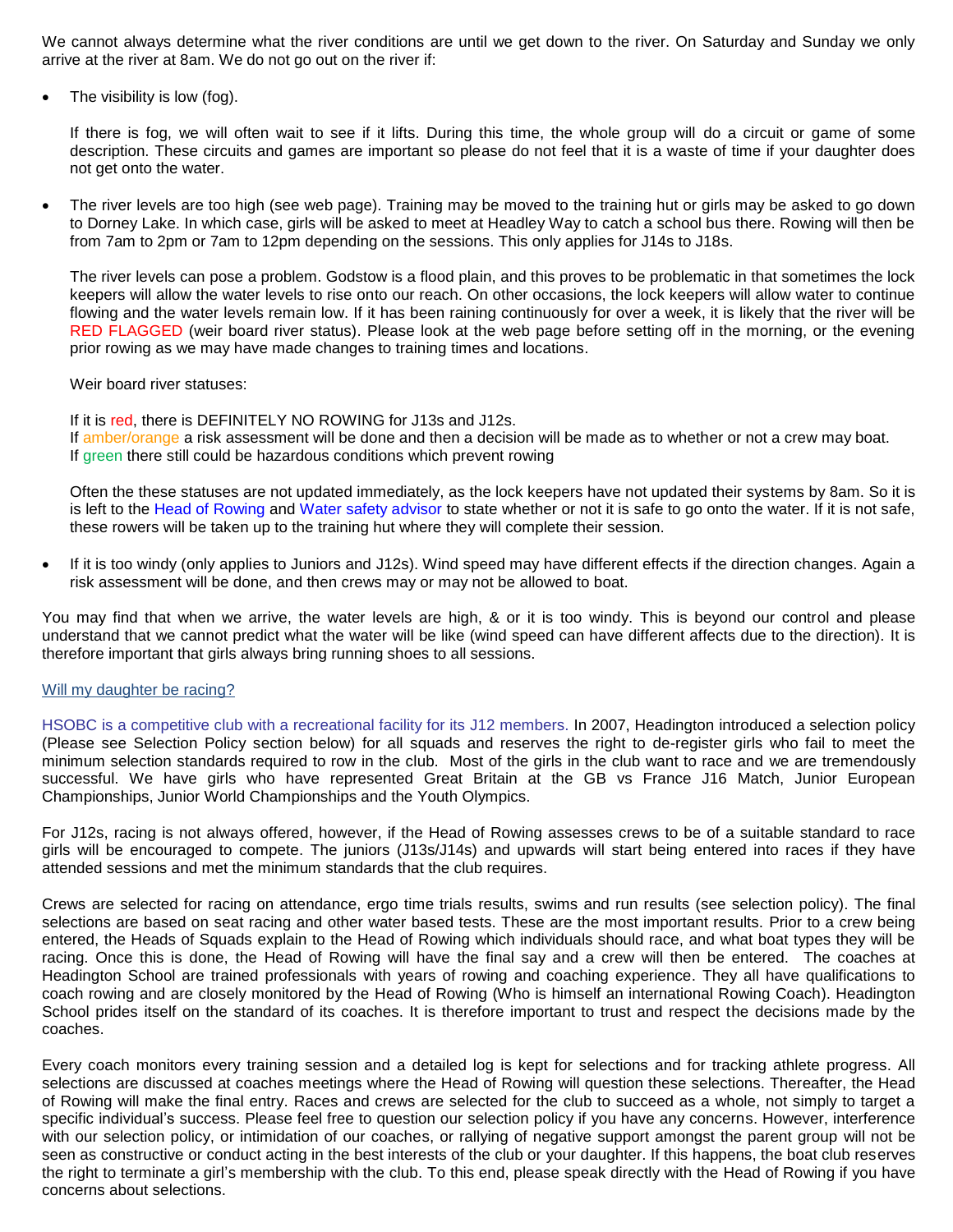Please respect these decisions. Selections will not be changed after they have been entered, unless injury, illness or poor performance leading up to the event has occurred. Please note: Crews are only selected on ability and what they have demonstrated, NOT to give someone a "chance in the "A" boat". **Please see the selection policy's for Regattas, Head Races and the April Rowing Camp. Available at www.hsobc.co.uk**

## What is the parental involvement?

Rowing is a team sport and if a member of a crew is late or fails to turn up, it disrupts the whole crew. It is important therefore that you make sure your daughter attends any sessions that she is supposed to, and that she arrives on time.

HSOBC is very fortunate that many of the parents regularly come and support at races and this support is greatly appreciated. At larger events we have the HSOBC marquee, and many parents bring drinks and picnics and make race days very social occasions. We also organise regular events and fund raising functions.

Events such as the Rowing Dinner, various barbeques' or music / talent evenings are great opportunities to get to know other parents within the club.

Prior to racing, please leave the coaches to do their job and do not assist with blades or boats. If the coach needs assistance, they will ask.

Please do not challenge selections on race day. That is the worst time to do it as coaches should be focussing on the race and the event. If you have any questions, please email the Head of Rowing before or after the event.

## Welfare Office

**All welfare, safety and selection concerns should be directed to the Head of Rowing and the Assistant Head of Rowing who will then forward these to the appropriate coaches. In the matter of selections, please read the selection policy on the Boat Club Website before challenging selections.** 

The Club Welfare Officer is the School's Deputy Head of Pastoral Care.

Please pass on all concerns to the Head of Rowing or our Club Welfare Officer.

I hope this information gives you a small insight to the boat club. The members of HSOBC love their sport and have a very good rapport with the coaching team. We aim to make it a rewarding and enjoyable sport for everyone. If you have any unanswered questions or would like any further information, please don't hesitate in contacting me. You can also see the Headington School Oxford Boat Club web page for further information: www.hsobc.co.uk

Sincerely yours,

Chris Hermes Head of Rowing E-mail: chermes@headingtonschool.com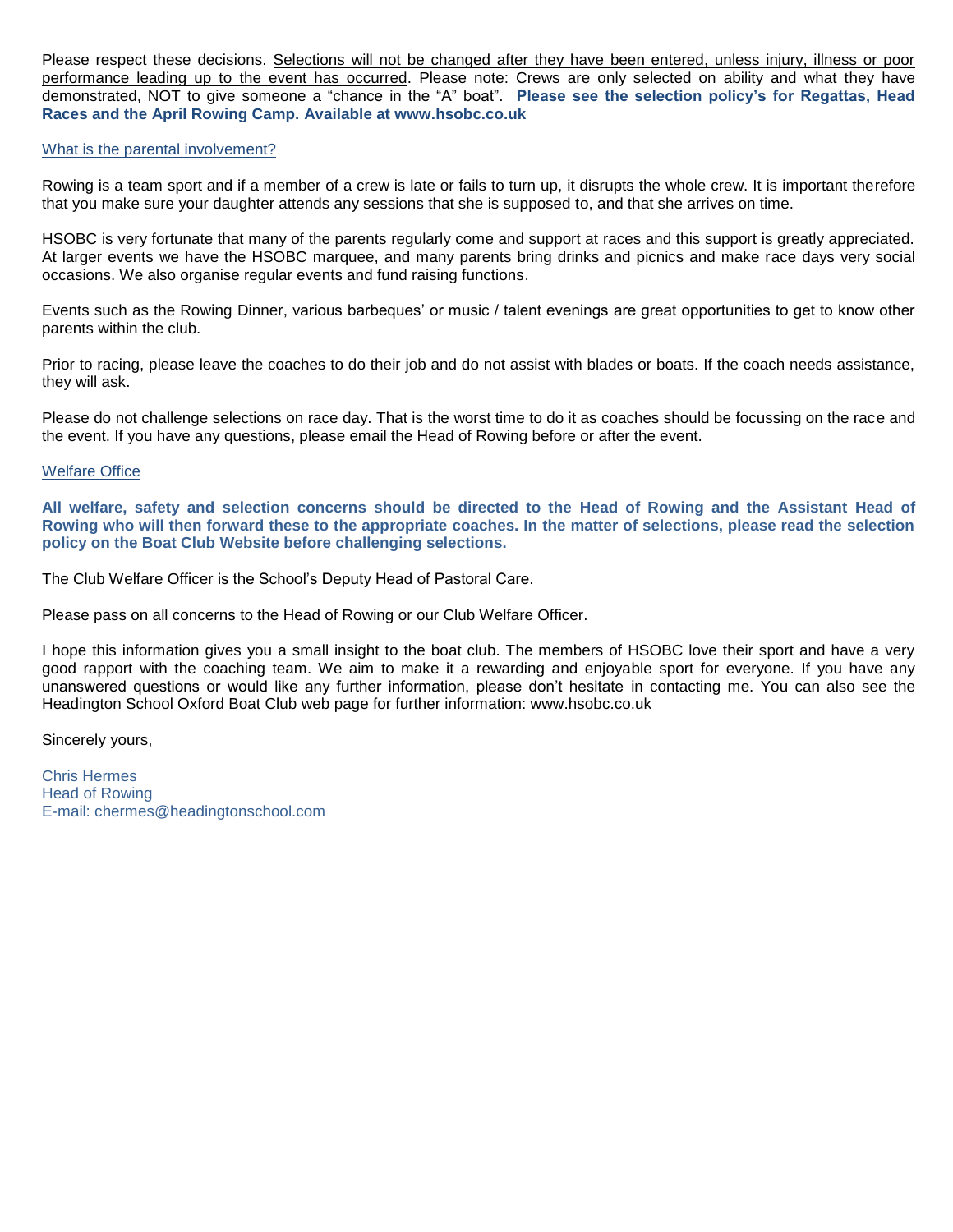## **HSOBC at a glance**

## J12 Squad (U3):

- Rowing takes place from Sept Oct half term and Feb half term to July.
- Primary activity is sculling with emphases on learning basic key concepts of rowing.
- A sculling test and swim test must be done in order to row.
- Secondary activities include running, stretching, swimming and fun circuit work.
- Ergo work simply focuses on teaching athletes about technique.
- Short pieces may be done to condition J12s for possible ergo regattas and regattas in the summer.
- Core stability and flexibility are primary focuses at this age.

## J13 and J14 Squads (L4 and U4):

- J13 Rowing takes place from Sept Oct half term and Feb half term to July. J14 rowing is over the full year
- Primary activity is sculling with emphases on low intensity training in 1x, 2x, 4x (Sculling test must be done and passed in order to start rowing and race at any regattas). A very important part of this is to encourage the girls to be confident in smaller boats thus following the British Rowing World Class start guidelines.
- After a period of basic conditioning, training loads increase in respect to that which is required for racing. It is unsafe and unhealthy for girls not to be conditioned for racing, so from December onwards, interval training will occur particularly for J14s.
- Secondary activity in running, stretching, cycling, swimming and for anaerobic activities fun ball games that require short intensity sprinting with rest periods (interval work).
- An ergometer fitness trial may be conducted every 3 weeks (Preferably on the Concept 2 ergometer machine), and the details are encouraged to be recorded for future reference.
- Focus on flexibility and skill.
- Focus on circuit training and core strength.

## J15 Squad (L5):

- Primary activity in sculling with an introduction to sweep oar rowing on both sides of the boat. They may compete in sweep or sculling events.
- Secondary activity on progressive resistance and endurance training.
- Cross training activity to form an integral part of the weekly schedule.
- Still a focus on core strength (stomach and lower back).
- An ergometer fitness trial must be conducted every 2/3 weeks (Preferably on the Concept 2 ergometer machine), and the details must be recorded for future reference.
- Flexibility tests and conditioning.
- Organic and muscular-skeletal screening to identify problems that may be adversely affected by continued participation in sculling/rowing development programs (especially with regard to early identification of possible back problems).
- Girls only get the opportunity to race if they have been attending sessions.

## J16 and Senior Squads (U5, L6 and U6):

- Sweep oar rowing may now be the primary activity for those having completed the sculling apprenticeship and at the appropriate stage of physical development.
- Advanced race preparation and skills for the following year need to be stressed, as this age group will be the "feeder" for the first team.
- Continued sessions of sculling and cross training to be part of the training plan.
- Advice on health maintenance, personal care and nutrition to be available to all rowers.
- Strength and conditioning programs are an essential part of the training program.
- Still a focus on core strength (stomach and lower back).
- An ergometer test may be conducted every +3 weeks (Preferably on the Concept 2 ergometer machine), and these are recorded for future reference.
- Continuing education on health maintenance and nutrition to be provided.
- Rowers who are enthusiastic for future prospects should be guided into clubs or Universities that would suit their development both educationally (Degree etc) and in terms of rowing (if they wish to continue after school).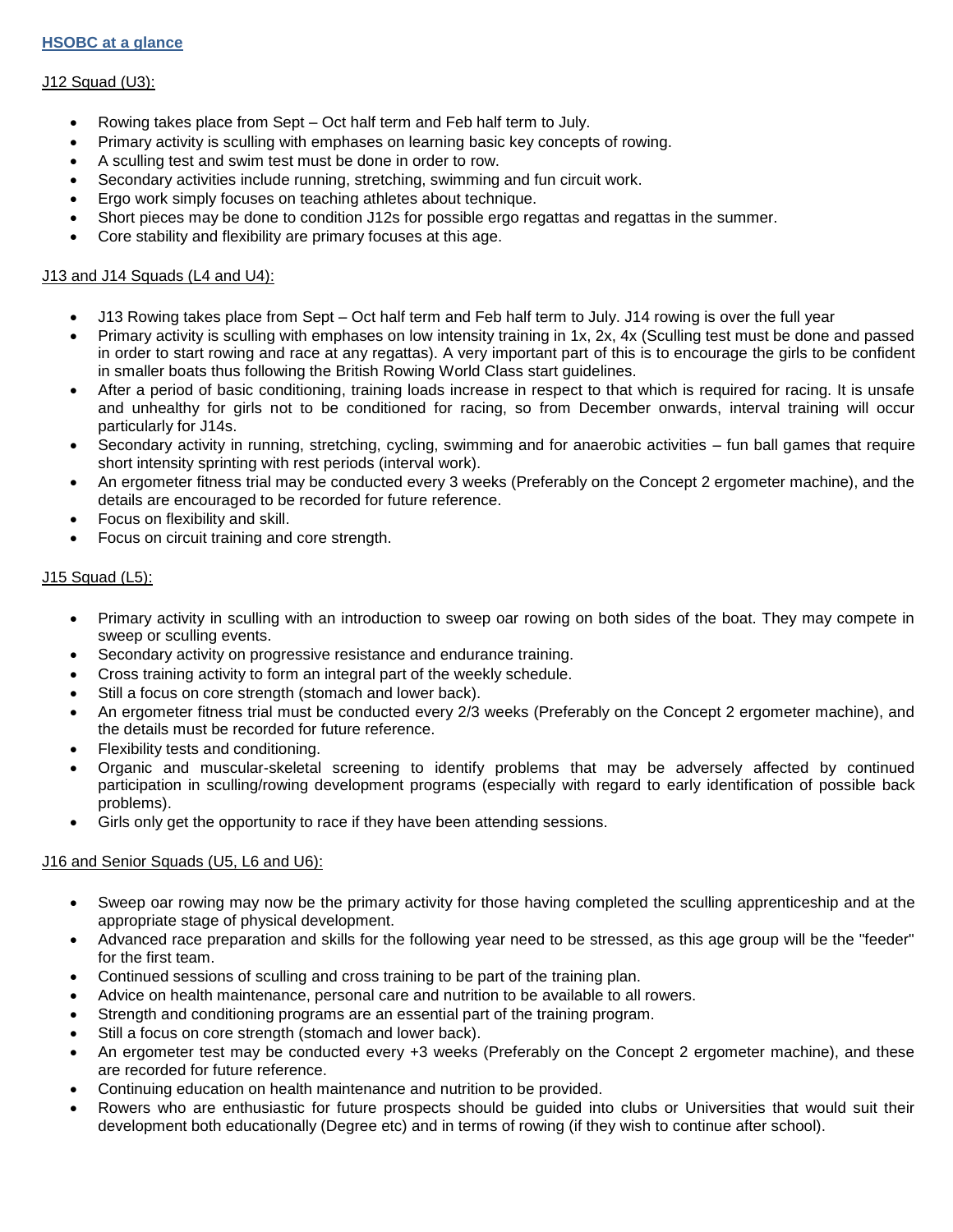

# **HEADINGTON SCHOOL OXFORD BOAT CLUB**

## **Selection Policy 2020 – 2021**

## Pg: 1. Club selection policy.

Coxes. Novices. J13s. J14s and J15s. J16s, Development and Seniors.

Outlines the selection policy for those wishing to row at Headington School Oxford Boat club. If the operational capacity of the squad in question is exceeded, the boat club reserves the right to select athletes based on the selection criteria outlined.

Pg:  $2 - 5$ . Selection policy towards events.

Outlines the selection policy for events at Headington School Oxford Boat Club.

Pg: 6 - 7. Selection for Rowing Camp & Overseas events.

Outlines the selection policy for the April Rowing Camp.

Please note: the boat club reserves the right to select all members within the boat club. Members entering the school in the L4 to U6th form will first need to speak to Mr Demaine regarding arrangements for their rowing.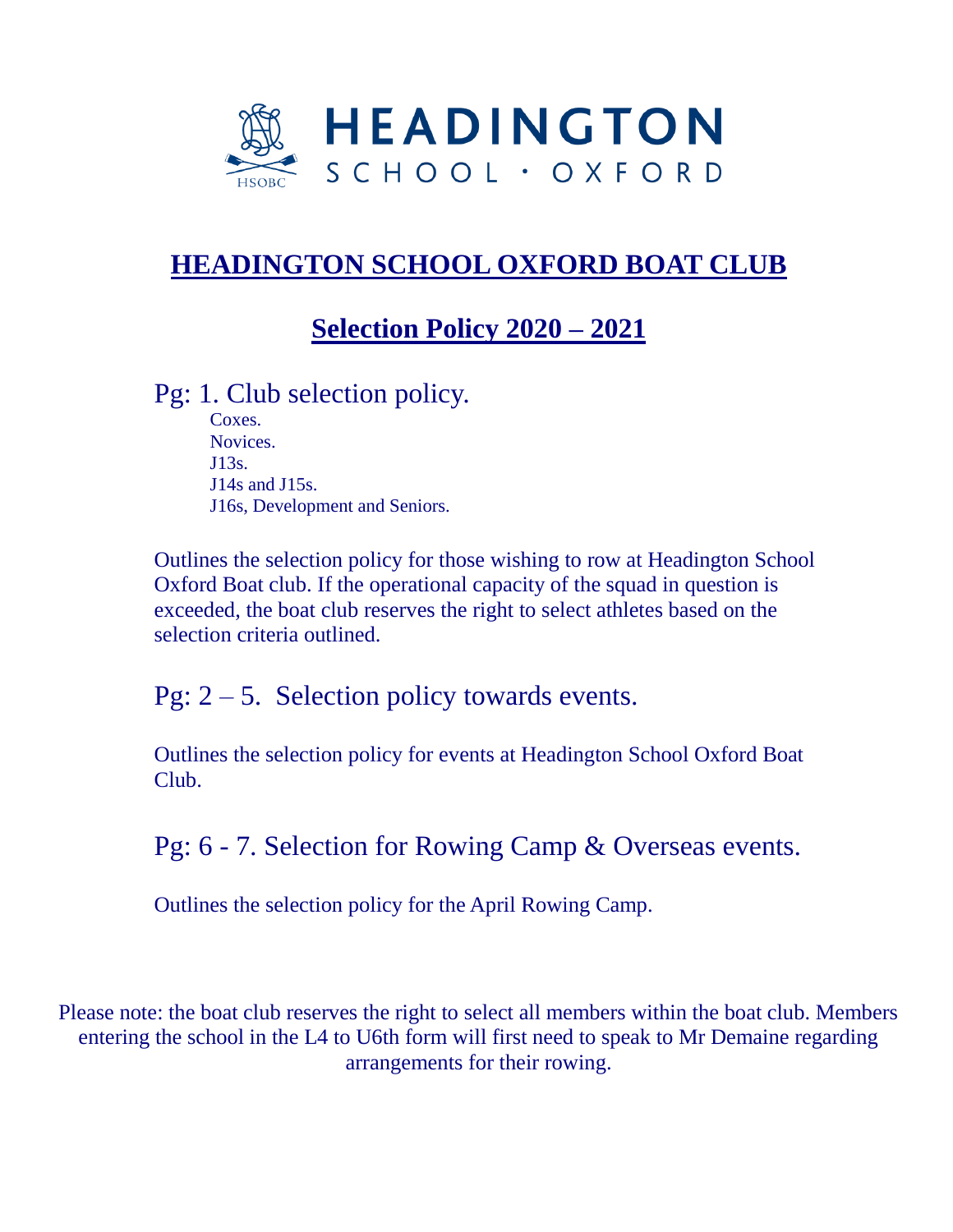

## **Headington School Oxford Boat Club Selection Policy Season: 2020 – 2021 Selection Policy: Squads.**



All crew selections are at the professional discretion of the age group coach and in conjunction with the Head of Rowing's approval. Crews must be submitted to the Head of Rowing prior to entry and can only be employed if approved by the Head of Rowing. The Head of Rowing has the final say on selections. These selections are final and will not be changed unless illness, injury or a drop in performance requires changes. By signing the parental consent form, parents agree to these selection policies. **Cox Selection Strategy: J13s to Seniors. All coxes will need to demonstrate the following:** - Boatmanship (Handling and awareness). - Use of a wide range of calls within a race plan or training session (Linked to what the race / coach requires). A recording is required. Responsiveness to coaches is important. - Race strategy. **All Coxes are assessed by the Head of Rowing and Heads of Squads.** Please note, there is a limit as to how many coxes can race at each regatta. This is determined by the crews we enter. **Please note:** All **coxes** are expected to attend all training sessions with the School. For J15s to Seniors, between September and February, the Senior Coxes will be asked to cox the J13s and J14s. They should also be prepared to help the Novices. All entries for events are at the discretion of the Head of Rowing. **Crews will be selected on ability** ie: A coxed quad (5 rowers) will have top 4 girls rowing and top cox coxing. HSOBC does not enter "A crews" with weaker members in the boat to simply "give them a chance being in the top boat". This would only result in better rowers losing out. **TOTAL CLUB CAPASITY: 165 J14s and J15s: Squad Capacity Seats available Coaches J14 35 35 1.5/2 J15 25 25 1.5** For **Health and Safety** reasons, the capacity of the training hut allocation for the **J14s & J15s is as listed above. If the numbers for the J14 or J15 squads are exceeded, the top athletes will be selected according to the capacity listed above.** This will be done formally at half term, (October) by contacting parents to update them on their daughters progress where on the following will be considered: ● Attendance: **75%** (J14s) and **80%** (J15s). Physiological ability assessed through testing. The sculling trials ranking will link to the Pairs / Doubles Matrix. A matrix will be raced to assess rankings. Seat Racing will be used for further rankings. **J15s will start sweep rowing when the Head of Rowing and the Head of Squad assesses that it is safe for Girls to do so. J16s, Development and Seniors: Squad Capacity Seats available Coaches J16 & Dev 20 20 1.5 Snr 18 18 2** For **Health and Safety** reasons, the capacity of the training hut allocation for the **J16 and Dev is 16 and seniors is 13. If the numbers for the J16, Development or Senior squads are exceeded the top athletes will be selected for each group according to the capacity listed above.** This will be done formally at half term, (October) by contacting parents to update them on their daughters progress where on the following will be considered: Attendance: Greater than 90%+. Physiological ability assessed through testing. The sculling trials ranking will link to the Pairs / Doubles Matrix. A matrix will be raced to assess rankings. Seat Racing will be used for further rankings. **Senior 1: Cut off Ergo: To be part of the 1st team selection squad.** October Rate 24 2km: Ergo cut off for the Senior Squads 07:50.0. February Rate 28 5km: Ergo cut off for the Senior Squads 20:00.0. Or Top 12 (excl. Cox) for each ergo cut off. By **April**: To be considered for selection for 1<sup>st</sup> 8+ 7:38.0 2k ergo or 4.4w/kg **Re-selection of the 1st quad will happen after the National Schools Regatta with a focus towards Henley Royal Regatta (Subject to DOR).** Watts per kg will be considered. **Note: Seat racing/matrix will always be the final determining factor for selection into the senior squad. Novices: Capacity Seats available Coaches No limit No limit 1-2** There is no limit to the number of girls which are allowed in the Novice age group. Girls will be split into managable safe groups. **As there is a high demand for girls to rowing at Headington, we encourage girls to attend sessions.** We do however understand that at this age, girls are involved in a number of different activities and we strongly encourage this. Girls are expected to attend at least one session during the week and one over the weekend. If a girls attendance drops below **60%** on an ongoing basis (half a term), the boat club reserves the right to ask her to leave to allow others who want to row to attend. When selecting boats for events, the following will be considered: ● Attitude to training. • Responsiveness to coaching. ● Attendance: **60%** Potential to move on. **A capsize drill and swim test will need to be completed before they can row. Before they are allowed to race:** Novices need to demonstrate that: 1) They can row safely. 2) They can quickly and safely manoeuvre a boat. 3) They can follow coach/race marshal instructions. No Novice Crew will be allowed to race if the Head of Rowing feels that the crew will not be able to complete the course safely. **J13s: Capacity Seats available Coaches 40 40 1-2** For **Health and Safety** reasons**,** the capacity of the training hut allocation for the **J13s is as listed above. If the numbers for the J13 squad are exceeded, the top atheletes will be selected according to the capacity listed above.** This will be done formally at half term, (October) by contacting parents to update them on their daughters progress where on the following will be considered: Attendance: 65% & attitude to training. ● Physiological ability: Run, and Ergo. • The sculling trials ranking Responsiveness to coaching No J13 Crew will be allowed to race if the Head of Rowing feels that the crew will not be able to complete the course safely. **All selections are at the professional discretion of the Head of Rowing and the Heads of Squads. Events can be found on the club calendar.**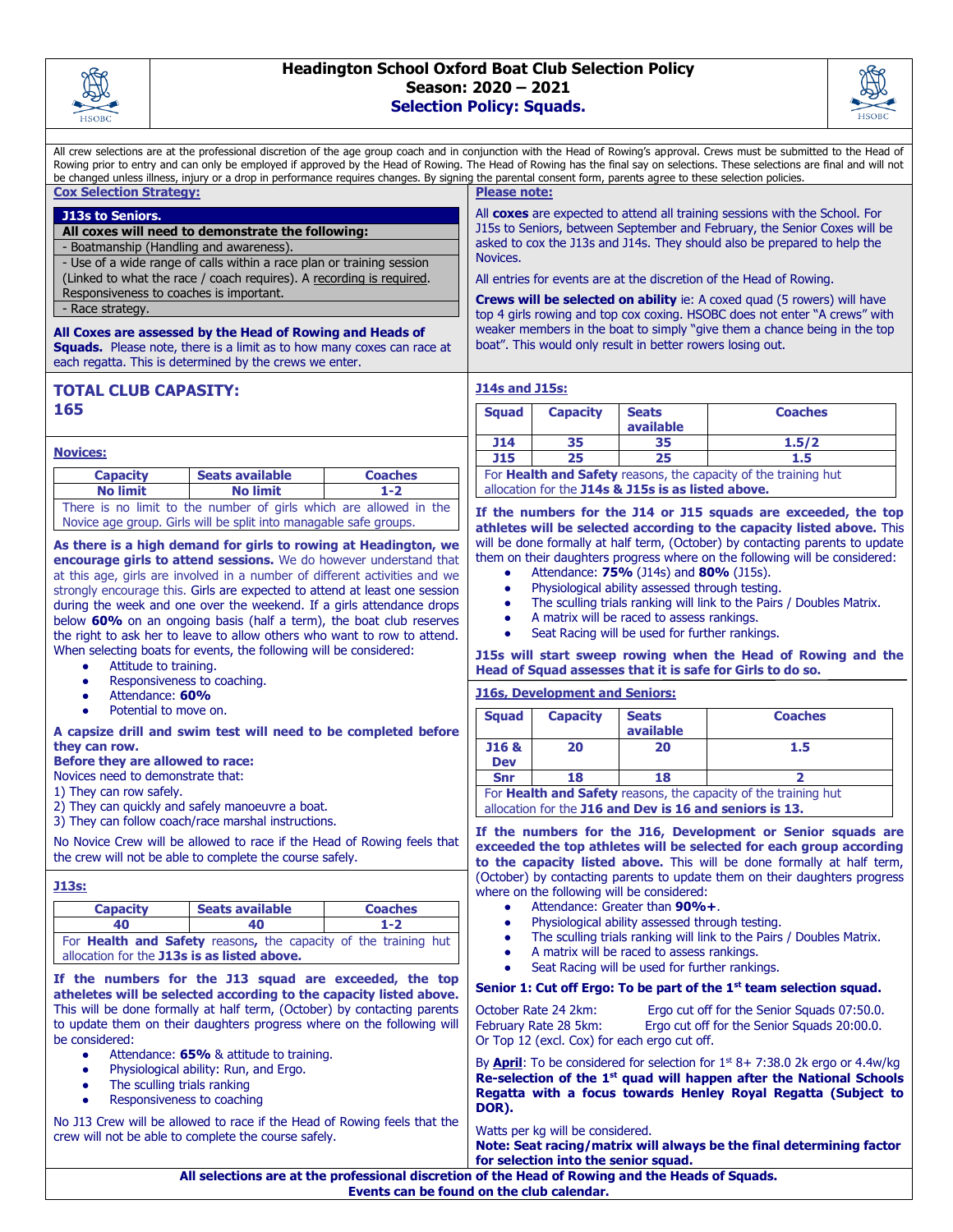

## **Headington School Oxford Boat Club Selection**

**Season: 2020 – 2021**

**Selection Policy towards events.** 



**Selection for all events takes into account the best interests of the boat club. No selection "gives an athlete a turn in a 'top' boat" at the expense of other rowers or crew members. You are welcome to query selections, however challenging a selection or intimidation of coaches will result in rowers being de-registered from the boat club.**

## **Priority Events:**

Please note: Priority events are those in which the boat club will develop the training program and selection dates towards. The priority events are:

| <b>Event</b>                             | <b>Approx Time of Year</b> | <b>Who it involves</b>                             | <b>Location of event</b> |
|------------------------------------------|----------------------------|----------------------------------------------------|--------------------------|
| Henley Royal Regatta                     | June/July                  | J15s to Seniors, 4 seats.                          | Henley                   |
| The National Schools Regatta:            | May/June                   | <b>J14s to Seniors.</b>                            | <b>Dorney Lake</b>       |
| <b>Henley Women's Regatta</b>            | June                       | <b>J15s to Seniors</b>                             | Henley                   |
| <b>Wallingford Regatta</b>               | April / May                | <b>J15s to Seniors</b>                             | Dorney Lake              |
| <b>Schools Head</b>                      | March                      | <b>J15s to Seniors</b>                             | London                   |
| Women's Head                             | March                      | <b>J15s to Seniors</b>                             |                          |
| <b>Scullers Head</b>                     | March                      | J14s to Seniors. Selected<br>J13s may be involved. | <b>Dorney Lake</b>       |
| <b>Various Local Regattas</b>            | June / July                | J13s and J14s                                      | <b>Various</b>           |
| Overseas Tours (considered):             |                            |                                                    |                          |
| <b>Gent Spring</b>                       | April                      | <b>J16s to Seniors</b>                             | Gent, Belgium            |
| Head of the Charles / Head of Schuylkill | October                    | <b>J15s to Seniors</b>                             | Boston, USA              |
| <b>Rowing Camp</b>                       | <b>April</b>               | <b>J14s to Seniors</b>                             | <b>France</b>            |

**Pleasee aware that if your daughter is unable to attend a priority event this will effect her eligibility for top racing crews at the following events.**

## **How are selections done?**

**Question:** How does a coach select a centre for a hockey team above someone else? What about a netball team, or even football? What if they are of a similar ability? How do you, as an athlete or a parent accept that the right decision has been made? Well, you trust the coach that they have made the right decision. They have no bias or parental involvement with those involved in the process of selecting the team. They simply want to select the best possible team for the game or match. Rowing is different. It is one of the most objective selection methods known in sport. Here's how:

## **Assessment types:**

#### **Land Based assessments:**

**Ergometer:** 1km to 5km ergo trials OR various times between 2min to 30min where distances and average pace per 500m is taken. Calculations such as watts per kg are calculated. All those who have aspirations to row in the senior squad, the J16 GB France trials or attend the GB trials will need to make the ergo cut off standards (Please keep in mind that these are minimum standards and should not be seen as a reason in itself to be selected).

**Run Times:** Time taken for distances.

**Core Stability and Flexibility:** Assessed in line with injury prevention. Minimum standards are expected in order to race safely.

**Weights and circuits:** The ability to complete given tasks in line with the training program and requirements.

#### **Water Based assessments:**

**Steering and Boatmanship:** All rowers must be able scull safely. All rowers must demonstrate that they can steer a boat, be it a single scull, pair, double or Coxless four/Quad on the correct side of the river while being aware of their safety and those around them. As the steersman of the boat, they are held responsible for any damage or injury caused by their boat.

**Sculling Trials:** This forms the basis of the seat Matrix (ie: if it is a 3 boat doubles matrix, the top 6 girls will go into the A matrix). Girls are required to race over a specific course and are ranked according to speed from fastest to slowest.

**Seat Matrix:** A favourite among coaches as every result is 100% accurate hence the reason why this is the assessment criteria Headington uses: i.e. 6 rowers race in doubles/pairs (2 rowers in 3 boats). Each rower races with every other rower in different boats (either stroking the boat or rowing at bow). At the end of all races, the cumulative time for all 5 races for each rower is calculated. Each rower is then given a ranking based on their cumulative times.

**Seat Racing:** Two crews are raced. The difference between these two crews is taken. Two rowers are swapped. The difference is taken again. I.e. If, in race one, crew 1 (Rower A) beats crew 2 (Rower B) by 2 seconds. Then Rower A and B are swapped. The crews race again, and rower A wins by 1 second. Therefore Rower A is 3 seconds faster than Rower B. Those being raced do not know the order of racing, or amount of races.

**The final arbiter of all selections is the coaches eye, the Head of Rowing and Head Coach have the final say on all selection and reserve**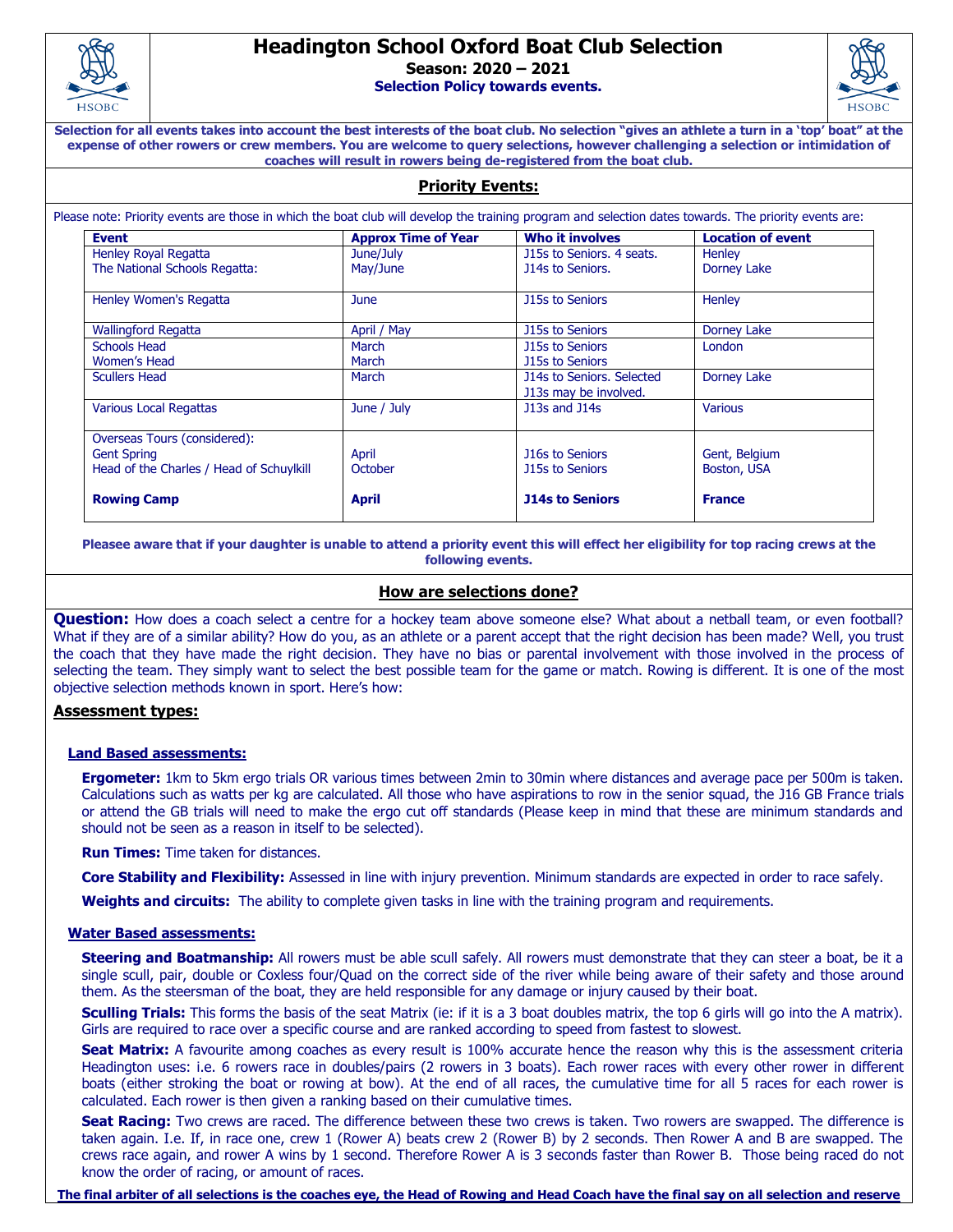#### **Coxes:**

#### **Land Based assessments:**

**Weight:** A cox should be within 3kgs of race weight naturally: **45kg (Novices to J15s) and 50kgs for J16s to Seniors is the**  race weight. If a rower is not within this weight range, they may be asked to row rather than cox. Coxes should be natural coxes and not have to diet to get down to weight.

**Coach and crew:** The cox will need to communicate with the coach as to what is required. This will then need to be demonstrated on the water during sessions or races. The cox will need to demonstrate the ability to give clear instructions to the crew in the safe handling of equipment.

#### **Water Based assessment:**

**Steering and Boatmanship:** As the steersman of the boat, they are held responsible for any damage or injury caused by their boat. Steering is vital, and every time the rudder is on, the boat slows down by approximately one foot per a stroke. The lines coxes take can win or lose a race. On a straight 1km or 2km race course, the cox is expected to steer a straight line in the middle of the lanes. During head races, demonstrating good use of the stream, reading the wind and water conditions, selecting the fastest possible lines with the minimum use of rudder. If there is a cross wind, the cox will need to compensate accordingly. During training, steering on the correct side of the river, selecting safe lines with minimum use of the rudder.

#### **Recordings:**

Coxes are expected to own their own Dictaphone and use it at most sessions and all races. Coxes should record every race and should be able to present a Dictaphone recording on request, be it a session or a race. It is an essential part of their development and continued selection. The ability to follow race plans, or emphasis aspects of the stroke to get the most out of the boat are assessed. Tone is important. The ability to keep calm and get the most out of the crew is important.

#### **Rowing is objective in its assessment:**

Headington Coaches are currently or have in the past been involved with the selection processes towards selecting teams for numerous J16 GB France Matches; GB Coupe de la Jeunesse; GB World Junior Championships and the Youth Olympics. These are international teams that undergo the highest scrutiny in selections. The same standards and scrutiny are applied by the coaches when selections are made.

Ergometer times, Seat Racing results and Seat Matrix results allow coaches to make decisions based off results from a stop watch (It never lies). They cannot be disputed as these are the results that the rower has produced. In sports such as running, one can rank runners from fastest to slowest. In a rowing matrix, it produces the same ranking. In Seat Racing, a result is produced: A is faster than B.

#### **Attendance:**

Headington School Oxford Boat Club encourages rowers to participate in a number of different activities. However, as they move up through the squads, the boat club recognises that in order for one to master a discipline such as rowing, one cannot miss training in favour of several other disciplines and expect to compete to a high level. To this end, as the rowers develop through the age groups, their attendance, if they wish to be successful, should increase in proportion with the challenges that will face them on the water. I.e. As a novice, one water and one land session a week is enough to enable them to be competitive in their local competitions. As a Senior however, following the full training programme will enable girls to be competitive at the National Schools Regatta, Women's Henley and Henley Royal Regatta as well as the GB Trials.

For those who want to excel in rowing, the attendance quotas ensure that they will be able to be competitive in the events at which they want to compete. If girls do not meet the attendance quotas, the boat club reserves the right to deregister them from the boat club or disallow them from racing.

#### **No one is exempt from the attendance quotas. Coxes are required at all sessions (within the attendance requirements) and will need to support the coaches where necessary.**

#### **The Selection Process**

- 1) **The Strategy**: Head of Rowing and Head of Squads discuss the selection strategy for the squad. Rowers are seeded based on data obtained from previous assessments (Ergometer, sculling results, and seat matrix/racing results).
- 2) **The assessment**: The Head of Rowing and Coaches will run the selection process.
- 3) **Coaches Meeting**: The Coaches, Heads of Squads and Head of Rowing will discuss the selections. The head of the squad has an open question/answer critique of what has been selected. In this way, every possible eventuality is discussed and questioned.
- 4) **Further assessments**: if needed, further assessments may take place: see point 2 then point 3. If not, see point 5.
- 5) **Time Trial**: Once results are obtained, the Top boats will do a time trial (2 \* 1000m at race pace) to obtain % of predicted Gold Metal Times.
- 6) **Gold Medal Times**: The % of Gold Medal time will give an indication if the boat class chosen is indeed the correct one and if the crew is fast enough to compete at the Priority Events.
- 7) **Crew Entry**: If this the gold medal times is above 92%, the crew will be entered at the Priority Event.
- 8) Ultimately the **coaches eye** is the final determining factor in this process in conjunction with Head of Rowing.
- 9) **Priority events:** only those who have met the performance standards set by the Head Coach will be entered into these key events.
- 10) Boats are not limited to a year group: Younger girls in different age groups may be used to strengthen older boats.